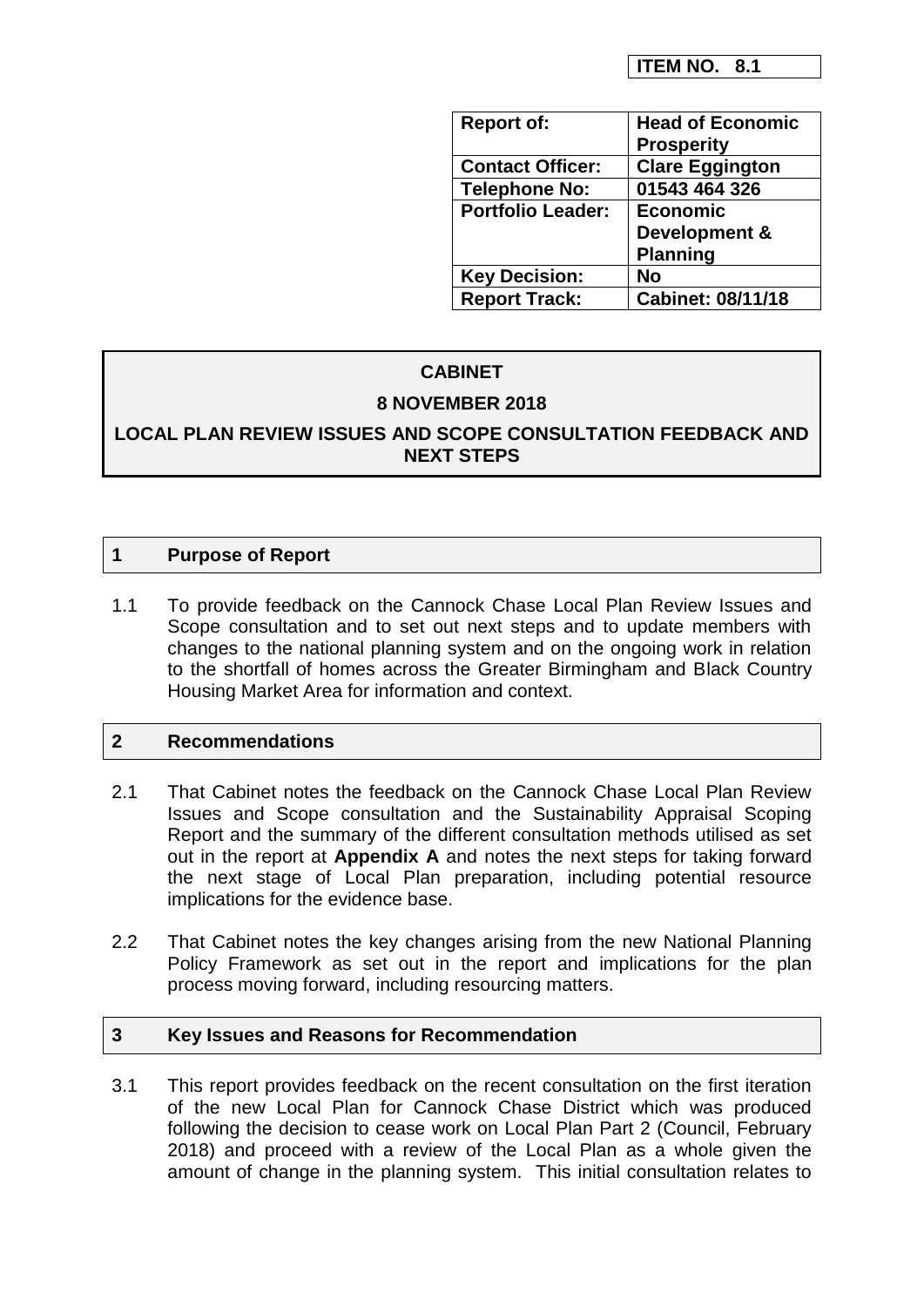an Issues and Scoping paper, and views were sought on the issues which the new Local Plan should address. Accompanying this, responses were also sought on the scoping report for the Sustainability Appraisal (SA) which has to be produced (as a legal requirement) to help shape the plan as it evolves.

- 3.2 The Issues and Scope consultation document was deliberately high level and broad to ensure that a wide range of matters could be considered before detail of the new plan is formulated. It also enabled those people who responded to the previous Local Plan (Part 2) consultation to see how their responses had been utilised as the new process begins.
- 3.3 Consultation took place for an eight week period beginning on Monday  $2^{nd}$ July 2018. The Town and Country Planning (Local Planning) (England) Regulations 2012 (as amended) only requires a six week consultation period however it was felt appropriate to extend this to eight weeks given that this was over the summer holiday period. Furthermore, legally the Council is only required to consult with three statutory consultees (Historic England, Natural England and the Environment Agency) regarding the SA scoping report however it was felt it would be prudent to publicly consult on this at the same time.
- 3.4 During the consultation period, the government launched the new National Planning Policy Framework (NPPF) which makes a number of significant changes to the planning system and hence has changed the context within which the Local Plan will need to be produced. The Local Plan consultation was able to pre-empt much of this change based on drafts previously produced by the Ministry of Housing, Communities and Local Government  $(MHCLG)$ , as set out in the Cabinet report dated  $14<sup>th</sup>$  June 2018, however a short update is provided in this report.
- 3.5 Furthermore, as Members are already aware, under the Duty to Co-operate the fourteen local authorities in the Greater Birmingham and Black Country Housing Market Area (GBBCHMA) are working together to address a significant housing shortfall and work is ongoing in relation to this.
- 3.6 Members will also recall that the Statement of Community Involvement was also consulted on at the same time as the Local Plan. This will be reported to Cabinet in December 2018.

## **4 Relationship to Corporate Priorities**

- 4.1 The Local Plan will help to deliver the Council's corporate objectives of Promoting Prosperity and Community Wellbeing.
- 4.2 In terms of **Promoting Prosperity**, the Local Plan will help deliver the strategic objectives by helping to create the conditions for economic growth and opportunity. It will ensure that sufficient land is allocated for a range of employment and housing uses, linking these to opportunities for developing skills and encouraging a balanced portfolio of employment opportunities. It will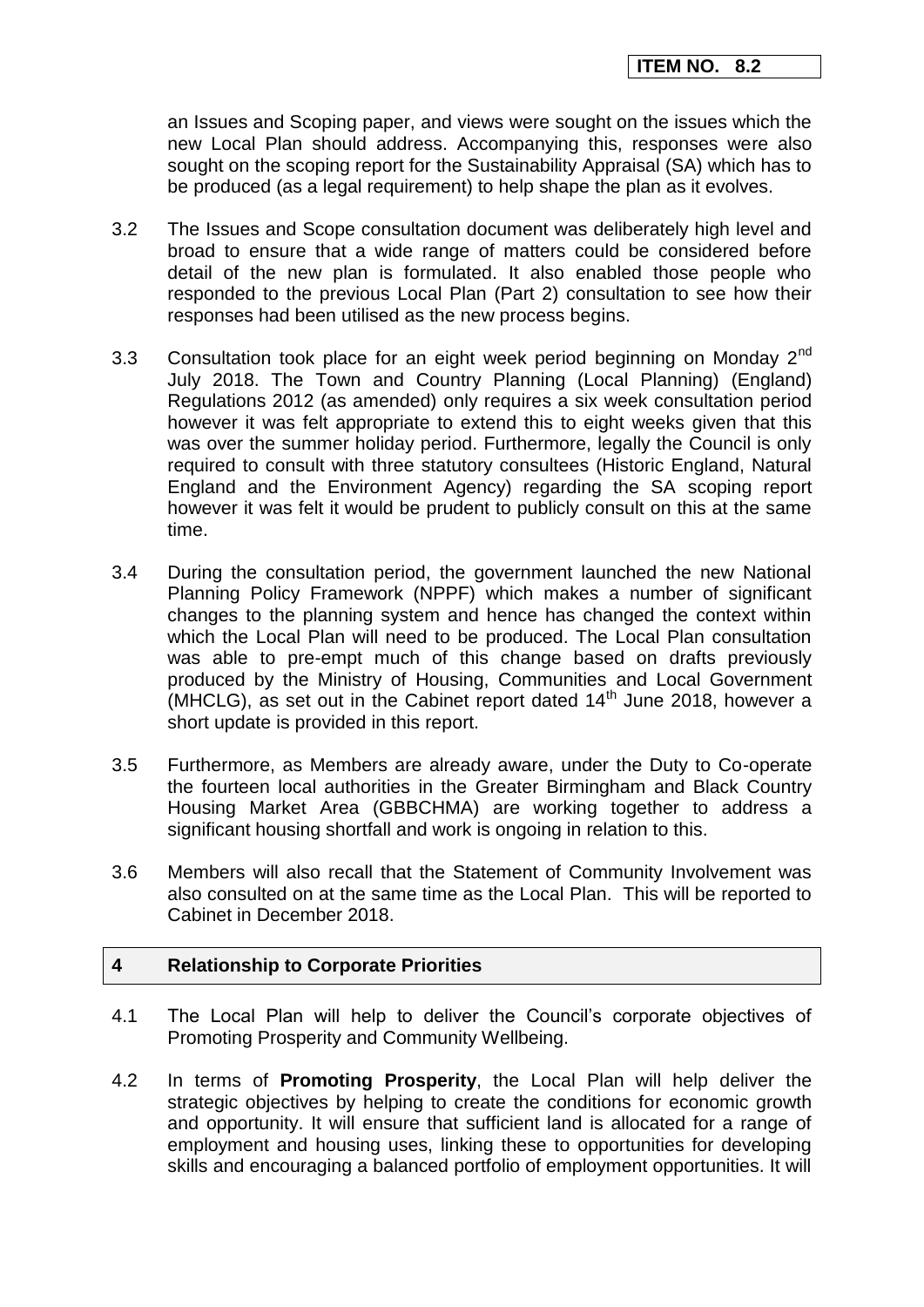also include policies to ensure town centres are able to adapt to changing demands to ensure they are vibrant and diverse centres.

4.3 In terms of **Community Wellbeing**, the Local Plan will help ensure that people can lead healthy and active lifestyles within attractive, safe and healthy environments. It will consider a wide range of issues including, for example, open space, sport and recreation, walking, cycling and sustainable transport, improved air quality, and supporting opportunities for ensuring that facilities for healthy living are available to all.

### **5 Report Detail**

#### **Legal issues and context**

- 5.1 The Planning and Compulsory Purchase Act 2004 (as amended) remains the basis of the forward planning system and was modified by the Localism Act 2011. This includes the need to comply with the Duty to Co-operate, and Councils need to work together constructively, actively and an ongoing basis in fulfilment of this Duty when preparing their plans.
- 5.2 Regulation 18 of The Town and Country Planning (Local Planning) (England) Regulations 2012 (as amended) sets out that, at the outset of Local Plan preparation, a Local Planning Authority must consult on the subject of a Local Plan and seek representations on what the Plan should therefore contain in relation to that subject. The Issues and Scope documents were prepared in fulfilment of this regulation.
- 5.3 Section 19(5) of The Planning and Compulsory Purchase Act 2004 (as amended) requires that a Sustainability Appraisal is undertaken to inform the development of the plan. This will also incorporate an Equalities Impact Assessment and Health Impact Assessment. The first stage of this process is to consult on the scope of this document through a Sustainability Appraisal Scoping report, so this was undertaken alongside the Local Plan consultation.

#### **The consultation process**

5.4 Consultation on both documents was undertaken between Monday 2<sup>nd</sup> July and Tuesday  $28<sup>th</sup>$  August. Whilst the statutory requirement is to consult for six weeks it was felt that an eight week consultation period would be preferable as this would give the community more time to respond over the summer. Given that this is an early stage consultation, some limited flexibility was allowed beyond this to assist those who had problems responding (for example Parish Councils who were affected by the summer recess). Furthermore legally the Council is only required to consult with three statutory consultees (Historic England, Natural England and the Environment Agency) regarding the SA scoping report however it was felt it would be prudent to publicly consult on this at the same time.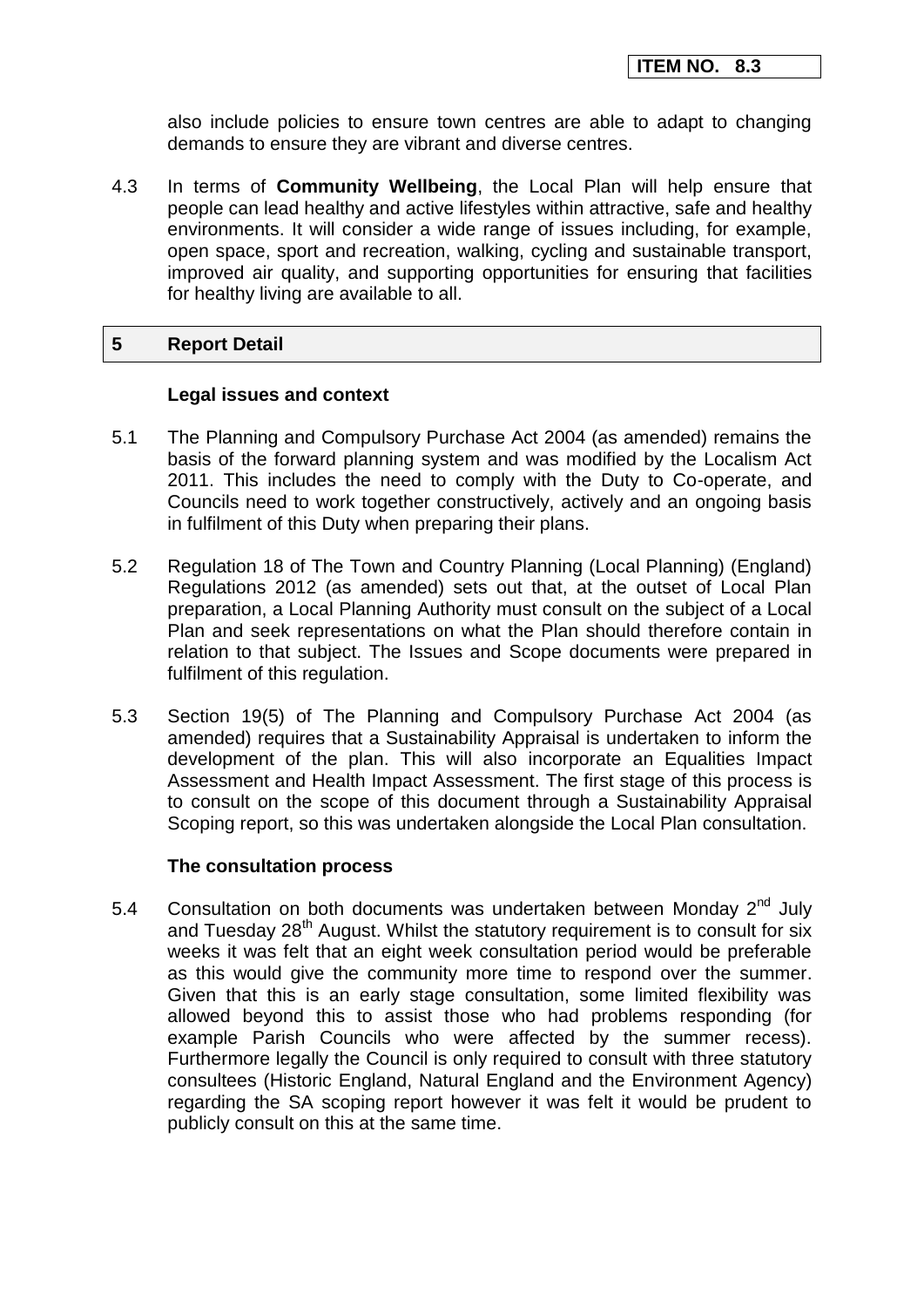- 5.5 Hard copies of the consultation documents and supporting literature (e.g. a non technical summary) were placed in the venues specified in the Statement of Community Involvement. Publicity for the consultation (and events) was via the Planning Policy team's website and consultation database which contains over 1000 entries (email and letter), via advertisement in the press, via press releases and social media as well as posters placed in a range of publicly accessible venues around the district (shops, community centres, noticeboards, libraries, theatres, leisure centres etc.). Officers were also proactive in contacting stakeholders, Parish Councils and community groups and gave presentations at a number of events as a result. A series of drop in events were held around the district, with exhibition materials and documents on display and officers available to answer any queries.
- 5.6 The drop-in consultation events were held in a range of venues, including libraries, supermarkets, community halls and leisure centres. The timing of the drop in sessions was varied to suit people at different times of day for example some were in the mornings, some in the late afternoon / early evenings, making the most of venue later opening hours where possible. All events contained the same materials and it was made clear that people could attend any session, whichever venue / time was most convenient. The range and number of venues (and number of events held) had been expanded since the previous consultation on Local Plan Part 2 as a result of feedback from the public. Some commented that events should be held later in the evening so this could be considered next time round subject to venue availability and team capacity, although every effort had been made to hold some events into the evening and an additional evening drop in session was added at Norton Canes as a result of requests from the community. All materials were also online however, and this time the ability to respond by online survey was an additional option.
- 5.7 Attendance at the events was lower than for the consultations held for Local Plan Part 2 although this is to be expected as the start of a Local Plan is essentially a high-level scoping process whereas later stages of plan preparation traditionally attract more interest as this is when sites and options are specified in detail and become more relatable to particular communities. Response levels were still good however, with 567 comments submitted and additional feedback received through workshops and meetings.
- 5.8 Further detail on the consultation feedback can be seen at Appendix A.

## **The key issues raised through the consultation**

- 5.9 A summary of the key issues are set out at Appendix A, and the representations will be published in more detail on the Planning Policy web page at [www.cannockchasedc.gov.uk/plannningpolicy.](http://www.cannockchasedc.gov.uk/plannningpolicy)
- 5.10 Of major significance to the emerging plan is the new National Planning Policy Framework (NPPF) which the Government published in July whilst the Local Plan consultation was underway. The timing of this was helpful as many of the representations were able to set out what the implications of new national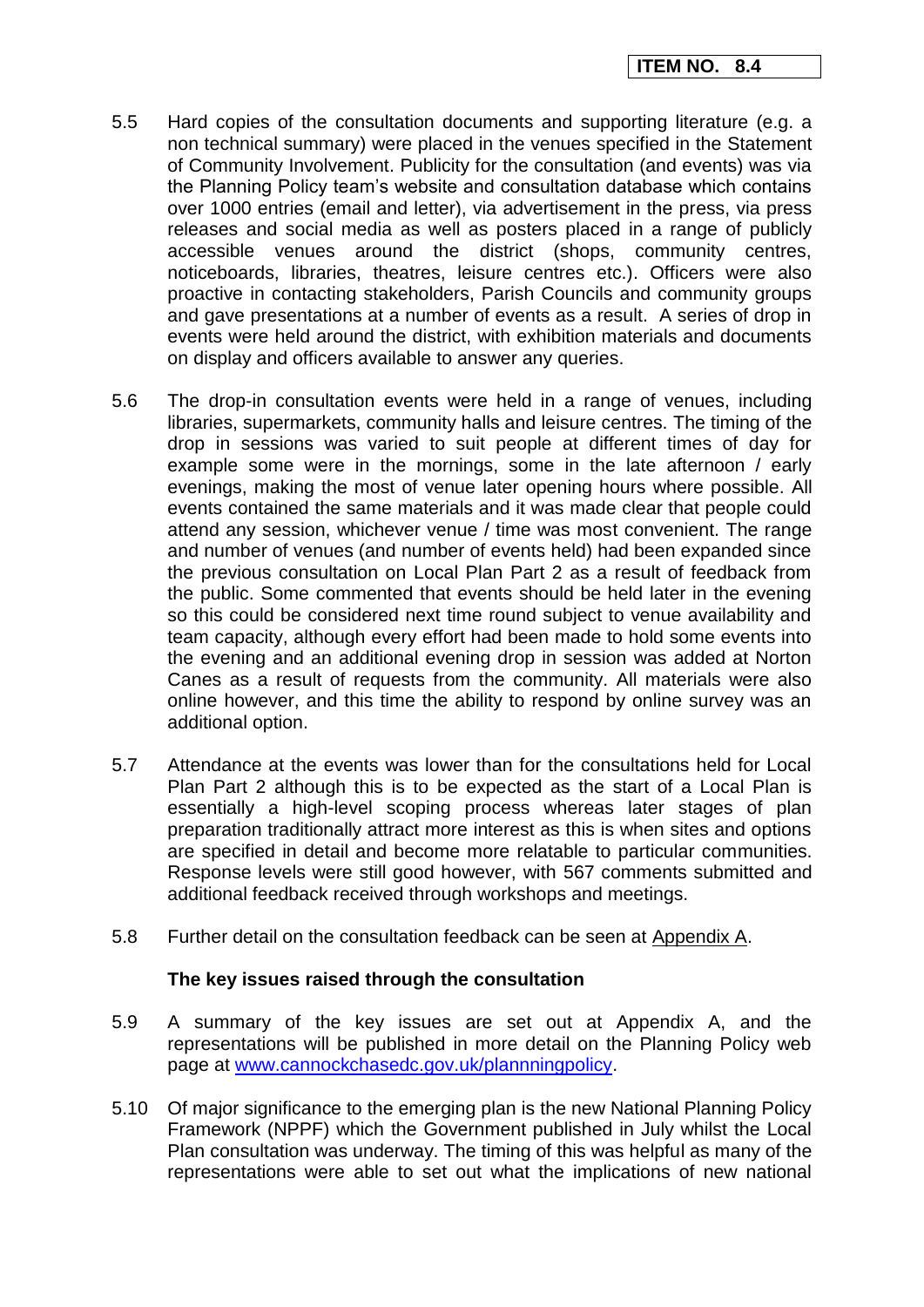policy might be for the plan and these will need to be considered in detail moving forward.

- 5.11 Members will recall that when the Local Plan Issues and Scope document was reported to Cabinet on 14<sup>th</sup> June 2018 for approval to consult, the draft changes to the NPPF were considered in some detail and had also been included in the consultation documentation. The new NPPF does not appear to deviate in any major way from the draft changes proposed which would be considered to have a significant impact upon this stage of the Local Plan process.
- 5.12 In terms of headline issues however, it is worth re-emphasising that the housing requirement will now be set via a standardised methodology, which is set by the Government. The draft standardised methodology sets the local housing need (LHN) by using the demographic household projections as a starting point and then uplifts dependent on local affordability based on the ratio of median workplace earnings and average housing prices.
- 5.13 At the time of writing, confirmation is awaited from Government as to the final standard methodology of calculating the LHN and what the impact of this will be for the district. Such figures, when confirmed, should be treated as a minimum. The NPPF does allow for Councils to obtain their own evidence if they wish to deviate from this (e.g. should they want additional growth) but this would need to be proven to be robust and would be a complex process so would need very careful consideration, especially given the complexities of the wider housing market area.
- 5.14 Furthermore, Members will recall that a new Housing Delivery Test is to be introduced from November 2018: this was set out in the previous Cabinet report but means that Councils will be performance measured against their housing requirement in terms of the delivery of new homes with potential policy related consequences for under delivery. However financial-related punitive measures have been mentioned in relation to the New Homes Bonus and are still under consideration by the Government with further consultation anticipated in 2019 / 20.
- 5.15 In terms of economic growth, it is worth noting that there are implications for the plan arising from the recent announcements that the Local Economic Partnerships are under review as this will have potential consequences for the plan moving forward.
- 5.16 Another major issue will be the need to continue to work under the Duty to Co-operate with partners across the Greater Birmingham and Black Country Housing Market Area on the wider housing shortfall. As Members will be aware from previous reports there is a significant shortfall across the area as identified in the Strategic Growth Study (SGS) produced by GL Hearn / Wood (published February 2018) which concluded that there is a shortage of 28,150 homes to 2031 and 60,900 to 2036. This is currently being monitored and work is ongoing across the partner authorities in relation to this.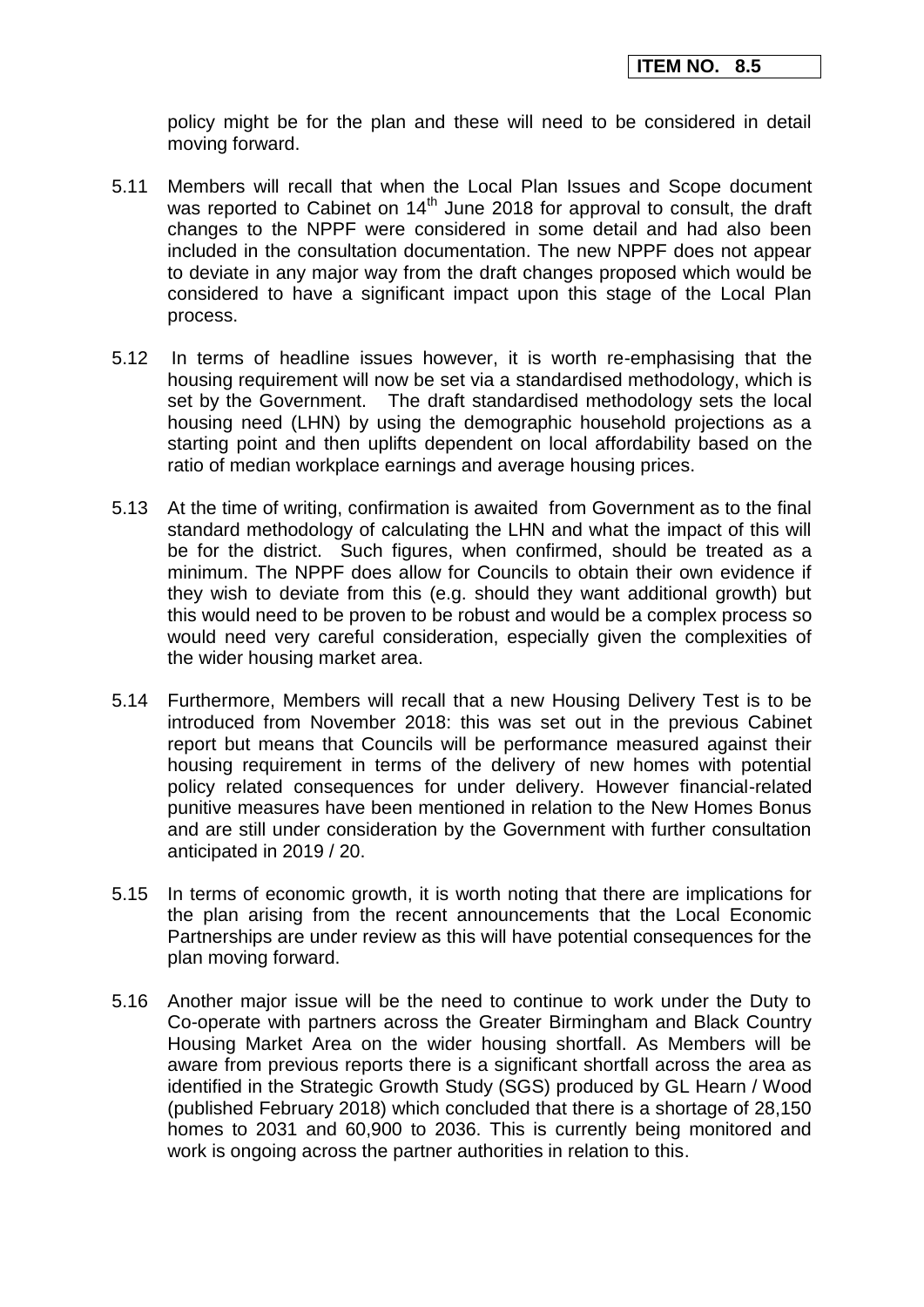- 5.17 Viability and deliverability is another major area which will need to inform plan preparation as under the new NPPF there is considerably more emphasis upon this which, coupled with the increasing emphasis upon bringing forward brownfield sites and smaller sites will require significant resourcing in order to have robust evidence to show the plan is deliverable. Furthermore the Government has been saying for some time that the developer contributions regime (CIL and S106) is to be reviewed, but after a consultation earlier in the year nothing further has yet emerged on this.
- 5.18 It is clear (as with the previous consultation on the now-ceased Local Plan Part 2) that there is still much concern about protecting the Green Belt and the environment, but also considerable pressure to consider Green Belt options should the 'brownfield first' aims of the new NPPF not yield a sufficient range of viable and deliverable sites to enable the plan to deliver its requirement and possible contributions to the wider shortfall over a fifteen year timeframe.
- 5.19 Furthermore, the representations raised several issues about the evidence base which will be needed to inform the plan. Much of this is already in train (e.g. playing pitch strategy, housing needs assessment, economic development needs assessment, updated evidence on gypsy, traveller and travelling show-people needs) however much more will need to be commissioned as the technical expertise required is not held within the Council. Such evidence relates in particular to infrastructure and also environmental matters including transport, biodiversity, open space, green infrastructure flood risk and air quality. These will all have significant resource implications for their production as evidence needs to be robust and up to date. Discussions are currently underway on these matters and efficiencies will be sought where possible via joint working with other authorities but this will not always be possible depending on the nature of the evidence needed and the different local plan timescales for different areas.

## **Next Steps**

5.20 The outcomes of the consultation will be considered and incorporated into the next iteration of the Local Plan i.e. the Issues and Options document due to be reported to Cabinet in February 2019 for consultation as set out in the Local Development Scheme. This will consider the issues raised in the Issues and Scope consultation and will set out a suggested range of options for dealing with these, for consultation before refining into a series of 'preferred options' to be consulted on later in 2019.

## **6 Implications**

## 6.1 **Financial**

Any costs associated with the Local Plan will need to be contained within existing approved budgets.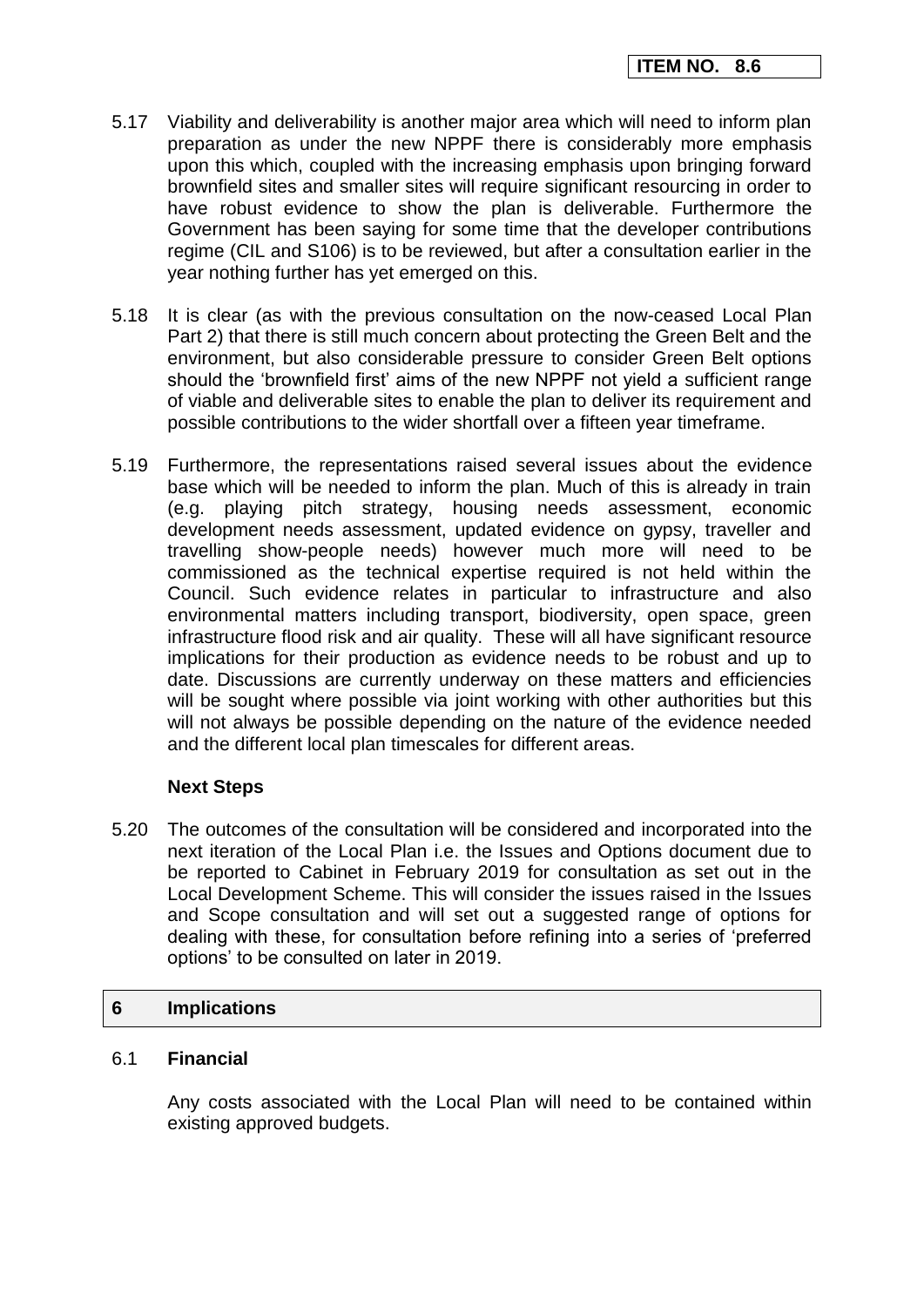As referred to in para 5.14 the introduction of the new Housing Delivery Test may potentially penalise Councils who under deliver the number of new homes in their District.

Failing Councils will be required to focus more Planning staff resources on preparing an action plan to redress the shortcomings which may affect Income generation and require additional staff to be funded.

The Government is also considering the introduction of financial penalties by way of reducing the amount of New Homes Bonus paid to Councils; this is being further debated in 2019-20.

There are no further direct financial implications for the Council as a result of this report; however a number of elements within the report do have a financial impact on the Council for example the housing requirement for the District during the plan period will affect the level of New Homes Bonus receivable by the Council.

These elements will form the basis of future Capital and Revenue reports which will be submitted for Members consideration and will include detailed financial implications as and where required.

#### 6.2 **Legal**

Legal implications are set out throughout the report.

#### 6.3 **Human Resources**

None

#### 6.4 **Section 17 (Crime Prevention)**

None

#### 6.5 **Human Rights Act**

The extensive consultation procedures provided for by the Planning & Compulsory Purchase Act 2004 cover human rights matters in terms of the Development Plan.

#### 6.6 **Data Protection**

The Planning Policy Fair Processing Notice sets out how data is used in compliance with the GDPR.

#### 6.7 **Risk Management**

The main risks relate to the plan not being found sound and to potential legal challenge to the plan. These risks can be minimised by ensuring that the plan and its accompanying documents are legally compliant; that legal support is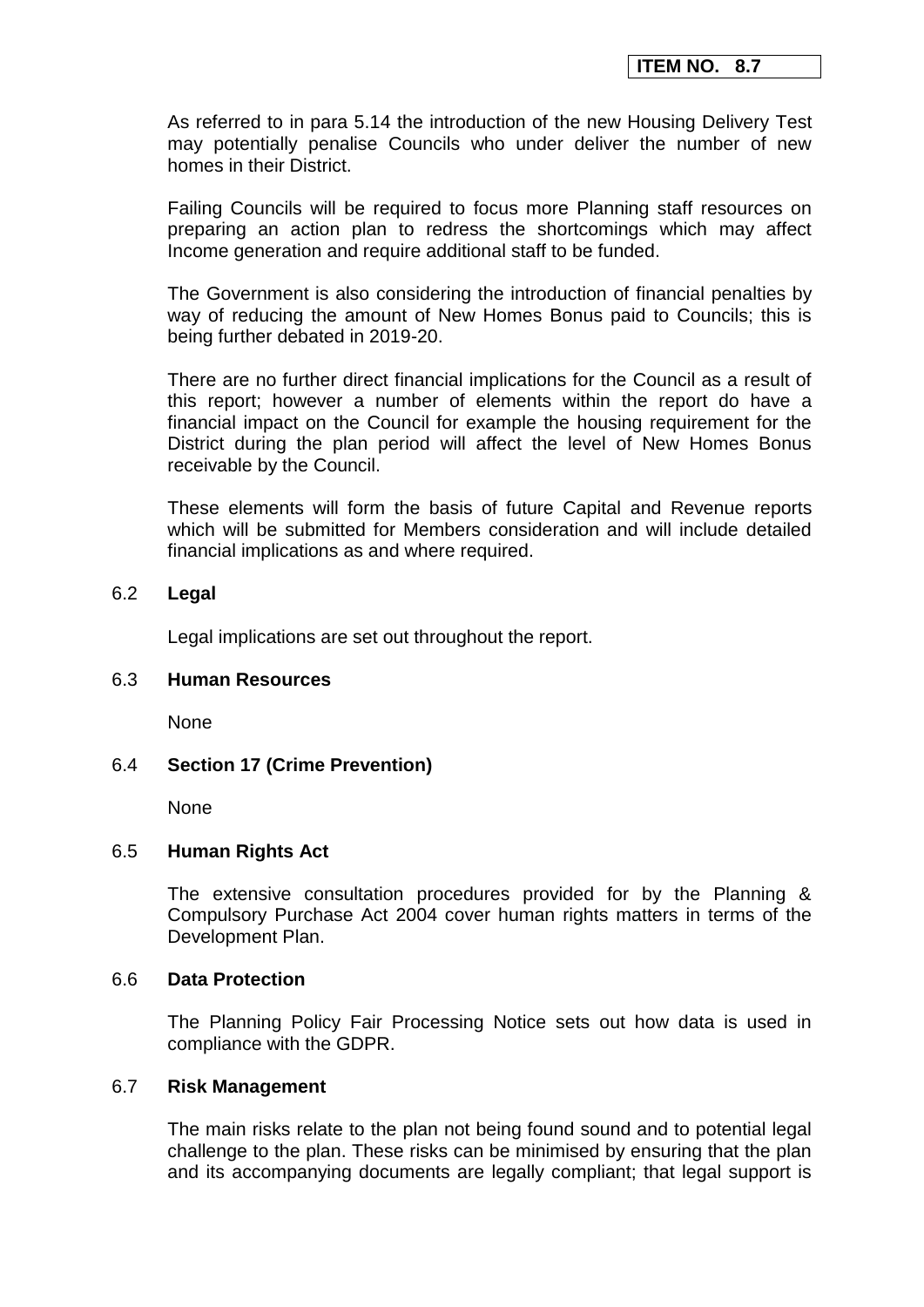employed where necessary; that all interested parties are actively informed and engaged throughout the plan's preparation; that the plan is based on sound, robust evidence.

## 6.8 **Equality & Diversity**

The Local Plan will be subject to Equality Impact Assessment at the appropriate stages.

## 6.9 **Best Value**

There are no Best Value implications arising directly as a consequence of this report.

## **7 Appendices to the Report**

Appendix A: Local Plan (Issues and Scope) Consultation Document.

## **Previous Consideration**

| Revised Local Development Scheme and Local Plan Review Cabinet | 25/01/18         |
|----------------------------------------------------------------|------------------|
| Local Plan Review (Issues and Scope) Consultation              | Cabinet 14/06/18 |

# **Background Papers**

- Planning and Compulsory Purchase Act 2004
- Localism Act 2011
- The Town and Country Planning (Local Planning) (England) Regulations 2012
- The Environmental Assessment of Plans and Programmes Regulations 2004
- The National Planning Policy Framework 2012, MHCLG consultation proposals regarding the NPPF and developer contributions 2018, new NPPF July 2018
- Local Plan Part 1 including Rugeley Area Action Plan (adopted June 2014)
- Local Plan Part 2 Issues and Options Paper (January 2017)
- Cannock Town Centre Area Action Plan Issues and Options Paper (January 2017)
- Local Development Scheme 2018
- Statement of Community Involvement 2014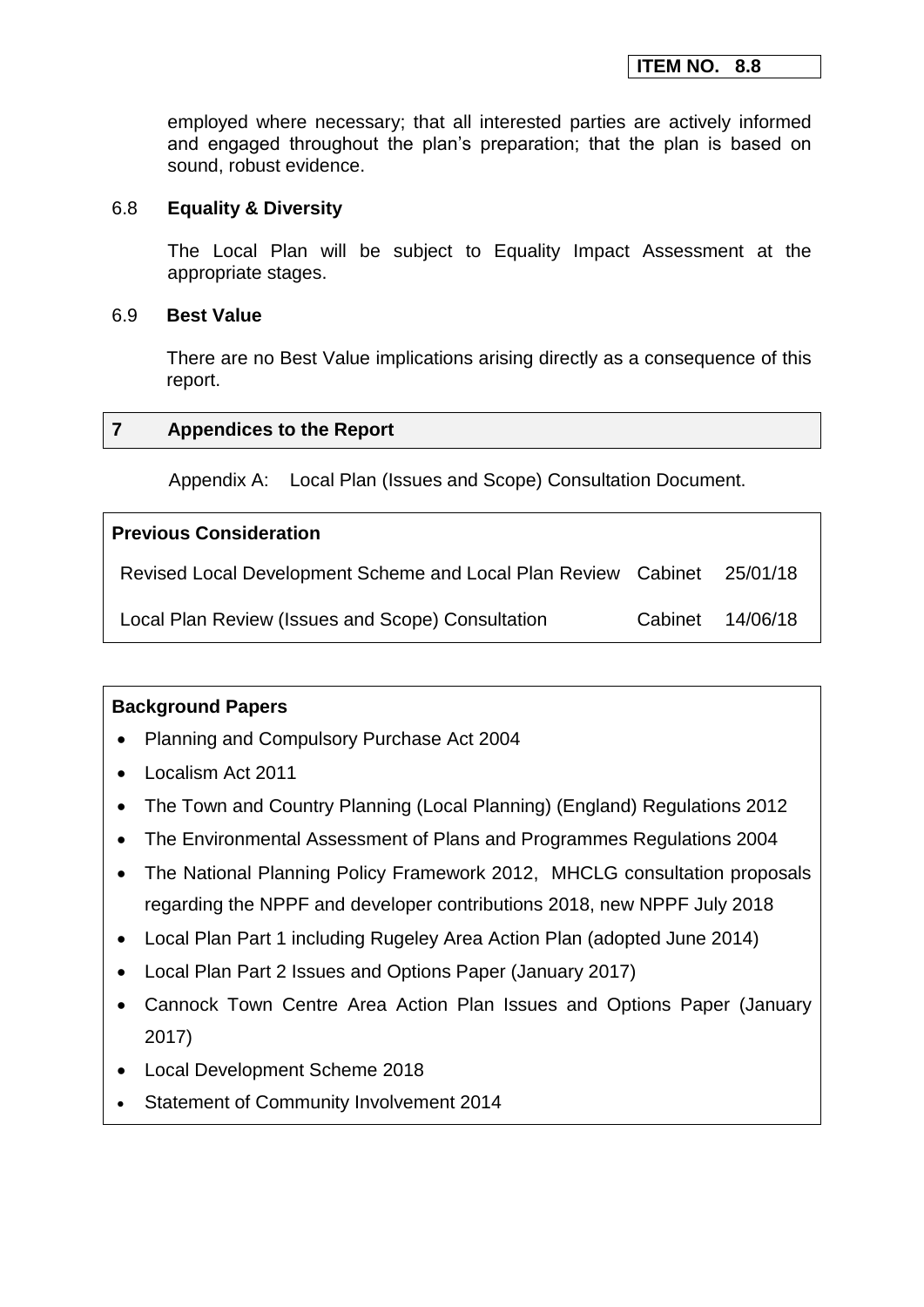## **Appendix A**

### **Local Plan Issues and Scope consultation**

# **Summary of issues raised throughout the consultation process in relation to the Issues and Scope document and Sustainability Appraisal Scoping Report**

(NB this is set out on a theme by theme basis, summarising the written representations to the consultation, followed by other comments (which do not duplicate those already made via written representation) made at various events, workshops and meetings while the consultation was ongoing. Meetings with Duty to Co-operate bodies are held throughout the development of the plan and are logged separately as they occur).

### **General overall comments**

### **Written Representations**

Most respondents targeted their comments to answer the questions asked in the consultation document. A few more generalised comments were made, some supporting the Council's decision to cease work on Local Plan Part 2 and progress a review instead, a couple not supporting this, others making general comments on the nature, distribution and scale of growth, and on the infrastructure needed in relation to this.

### **Comments on the district profile and key issues**

#### **Written Representations**

29 responses were received on the district profile section. Some supported the profile as suggested (this had been updated from the version in the adopted Local Plan to take account of changing circumstances). The inclusion of Rugeley Power Station was welcomed, and suggestions were made as to the future of the site eg infrastructure needs, and the need to help businesses relocate to the site, especially where they want to relocate from residential areas. Infrastructure was also mentioned in wider terms, for example education. The potential role of Parish / Town councils in project management and delivery was also raised.

Some respondents (mainly statutory agencies and individuals / interest groups / organisations) wanted more emphasis on particular topics eg a dedicated section for the historic environment, more focus on the role of canals and waterways and their role in addressing a range of agendas such as health, the economy and tourism, and more specific reference to affordable housing, and healthy and active lifestyles.

The need for the profile to reflect current national policy, the need to address the housing market area housing shortfall and the need to take into account an up to date evidence base were recurrent themes. Those representing the development industry were keen to state that the housing need identified by the new standard methodology is a minimum figure, that housing should have more of an emphasis in the profile, that CCDC should play a role in addressing the shortfall and that Green Belt release would need to be considered as part of this. Reference was made to the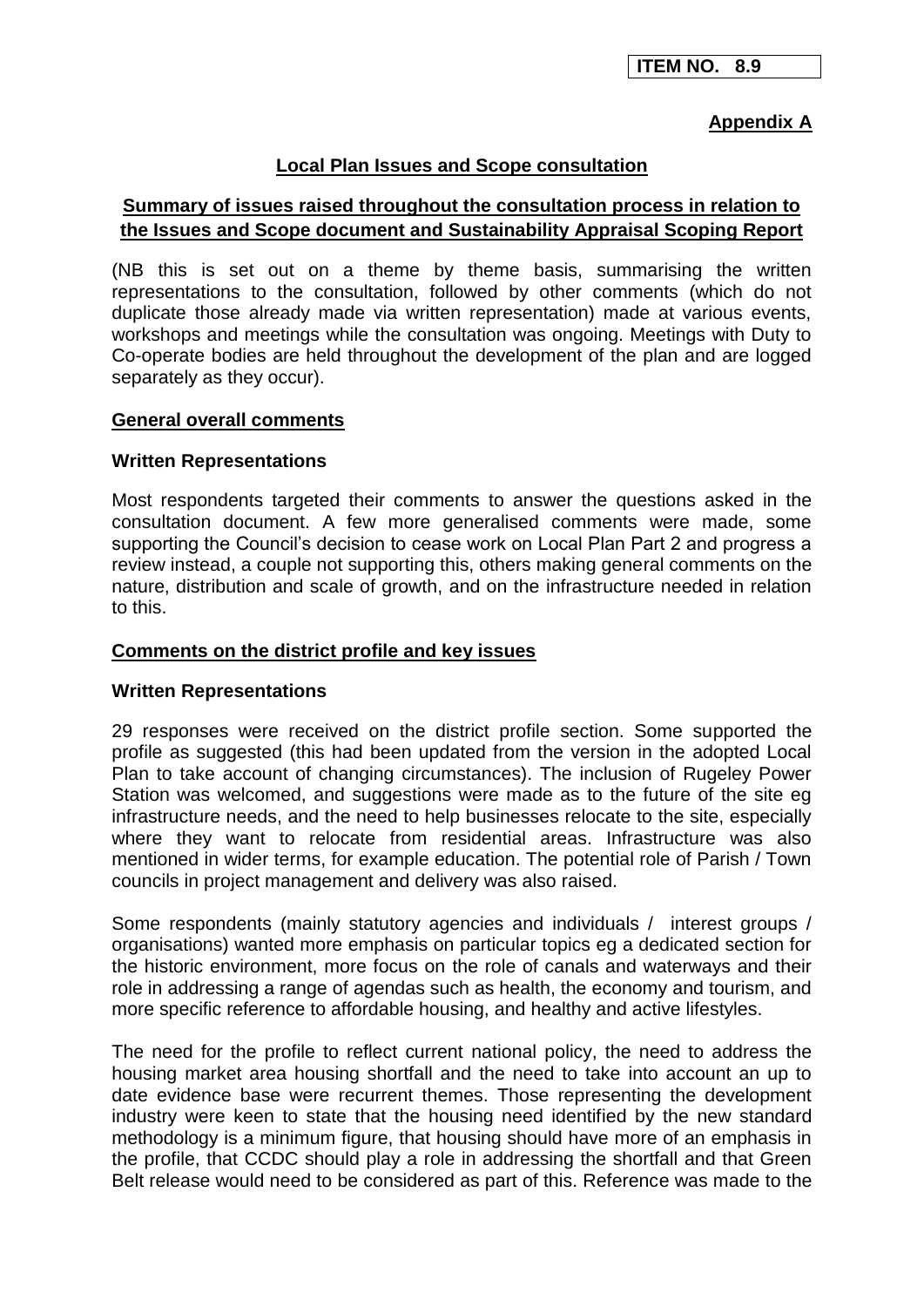Council's own economic growth ambitions and the need to ensure sufficient sites were available to deliver this, but also that the area should also be helping to deliver the wider growth aspirations of the region (eg the LEPs), and that this would have implications for the need for more housing and an integrated approach. Furthermore, some respondents then commented that employment land should not be lost to housing, and that environmental matters should be balanced with growth needs.

Some respondents felt there was a need to emphasise sustainability of communities: this varied from the need to identify the economic sustainability of towns (citing decline in Rugeley) to those representing some parts of the development industry stating that Cannock / Hednesford and Heath Hayes should be identified as the district's most sustainable settlement, along with the need to strengthen the sustainability of Norton Canes.

Finally, some pointed out elements which needed updating or correcting in terms of factual accuracy.

#### **Wider context**

#### **Written Representations**

39 responses were received regarding the wider context of the plan.

In terms of the comments on the strategies and plans the new local plan needs to align with, several examples were listed by a range of agencies and organisations including the AONB Management Plan, the Minerals and Waste Local Plans, the Staffordshire Learning Infrastructure Framework, and various West Midlands Combined Authority (WMCA) strategic economic and transport plans. There was much emphasis from the development industry on the duty to co-operate, having regard to the Birmingham Development Plan and the wider Strategic Housing Needs Study (although some developers cited concerns with this). The need for the plan to be based on up to date evidence, to help deliver the housing shortfall (including Green Belt release), to deliver the Council's own economic growth ambitions (as set out in the Corporate Plan), and the need for statements of Common Ground to be produced as work progresses were all matters raised. Stafford Borough Council acknowledged the cross boundary linkages identified but wanted more information on the relationship between Rugeley Town Centre hinterland and Stafford Borough stating that there should be no development impacting on the Green Belt or AONB in Stafford Borough. Rugeley Town Council wished to see more recognition not only of neighbourhood plans but of other Parish / Town plans and the role they play in regeneration and partnership working. Finally, other respondents stressed the importance of green / open spaces, environmental protection and enhancement.

In terms of 'other cross boundary issues' which should be addressed, a range of issues were mentioned including health, linked to the protection and enhancement of landscape character, recreation and economic activity; housing needs; gypsy and traveller needs; employment; retail; Green Belt (including those for, and against its release); green infrastructure; green corridors / ecological links and networks; water supply and drainage; Cannock Extension Canal SAC; Cannock Chase Special Area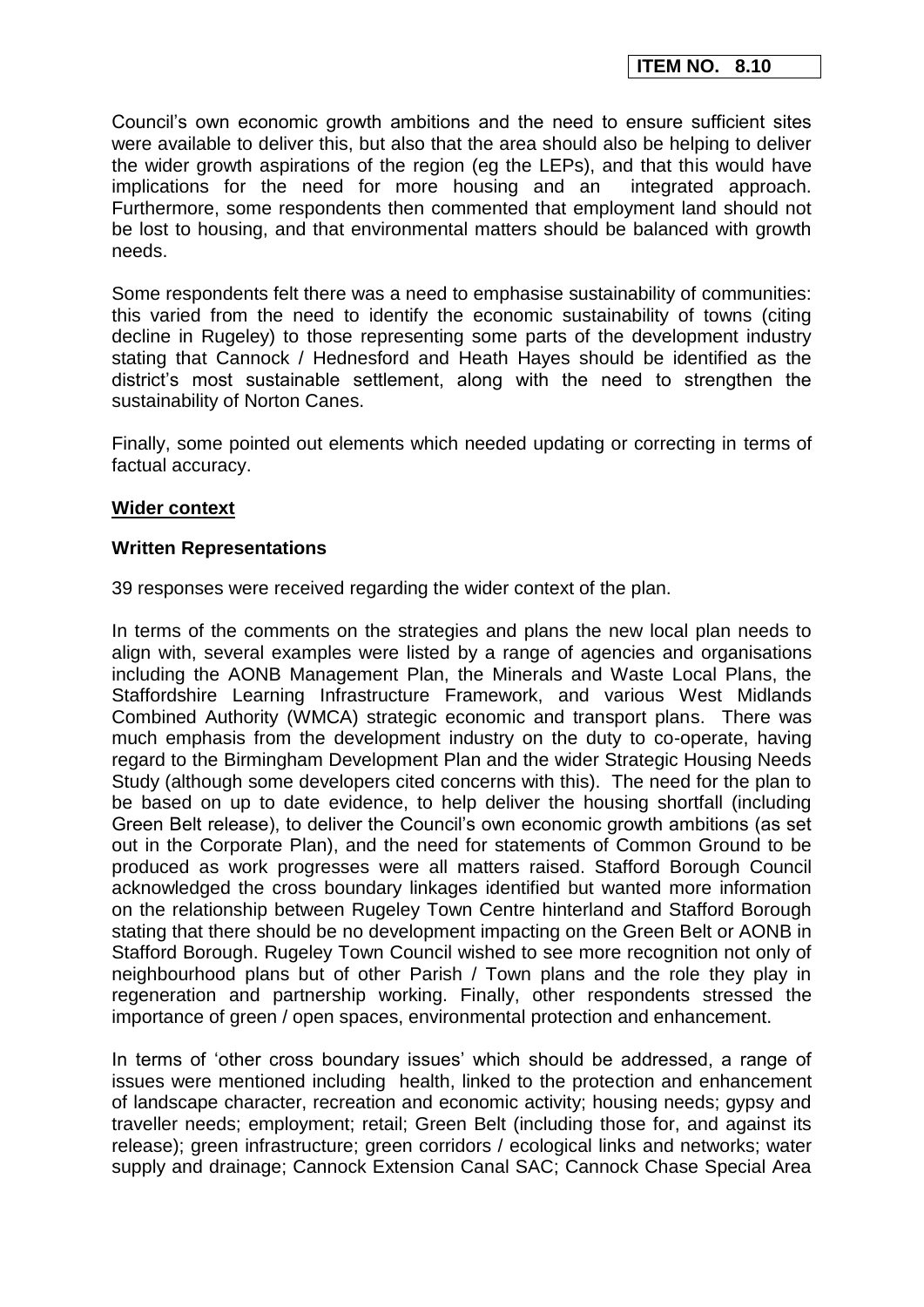of Conservation (SAC); transport links; mineral resources; air quality and water impacts under the Habitats Regulations 2017; protection of the route for the restored Hatherton Canal; Rugeley Power Station site; Rugeley having different needs to Cannock (ie Rugeley not getting economic benefits from the Midlands Conurbation due to geographical separation by Cannock Chase).

## **Vision and Objectives**

### **Written Representations**

22 representations were received on this theme, mostly supportive of the current vision and objectives. Two representations felt that the vision was too long and undeliverable, whereas others felt that more needed to be included, with more emphasis on housing delivery and meeting housing need; supporting the needs of neighbouring authorities via the Duty to Co-operate; supporting well designed and sustainable development close to / in the AONB including brownfield sites and linked opportunities to enhance the AONB; emphasising the importance of the canal network (and the need for a policy to substantiate this); the need to cross reference heritage to other areas of the vision; adding in reference to water quality / prevention of soil loss; reflecting the need to promote sustainable brownfield / urban sites; encouraging innovation eg in housing or new technologies for energy creation and storage; creative approaches to policy across boundaries to deal with cross boundary issues such as housing, open space, developer contributions etc; more emphasis upon project delivery and partnership working; making reference to Active Travel; continuing to support Designing out Crime; protecting the Green Belt; referencing the need for high quality education. Stafford Borough Council also stated that it generally supported the vision and objectives as set out but would not be in a position to provide for any unmet Gypsy, Traveller and Travelling showpeople needs in the Borough.

## **Review of CP1: strategy**

## **Written Representations**

This attracted 64 responses. There was much emphasis, mainly from the development industry about the need for the strategy to change to accommodate some of the Greater Birmingham and Black Country Housing Market Area (GBBCHMA) housing shortfall; to treat the standard methodology as providing the minimum figure for housing; to increase the amount of housing and employment to meet not only the growth ambitions of the district but also the wider ambitions of the West Midlands; to allow for Green Belt release / amend Green Belt boundaries to accommodate growth (some made specific comments on the Green Belt review methodology); to allow for the development of brownfield sites in the Green Belt and AONB, and the need to safeguard some Green Belt to provide for growth needs beyond the plan period. A number of developers pointed out that brownfield sites are a finite supply (although some promoting brownfield sites felt they should be prioritised) and will not be sufficient to address the growth needs of the area, that the current spatial approach of distributing development in proportion to the size of existing communities will not work in terms of future growth needs and that large scale urban extensions provide the solution as they will be of a scale to provide new infrastructure and facilities. Many then went on to promote the sustainability merits of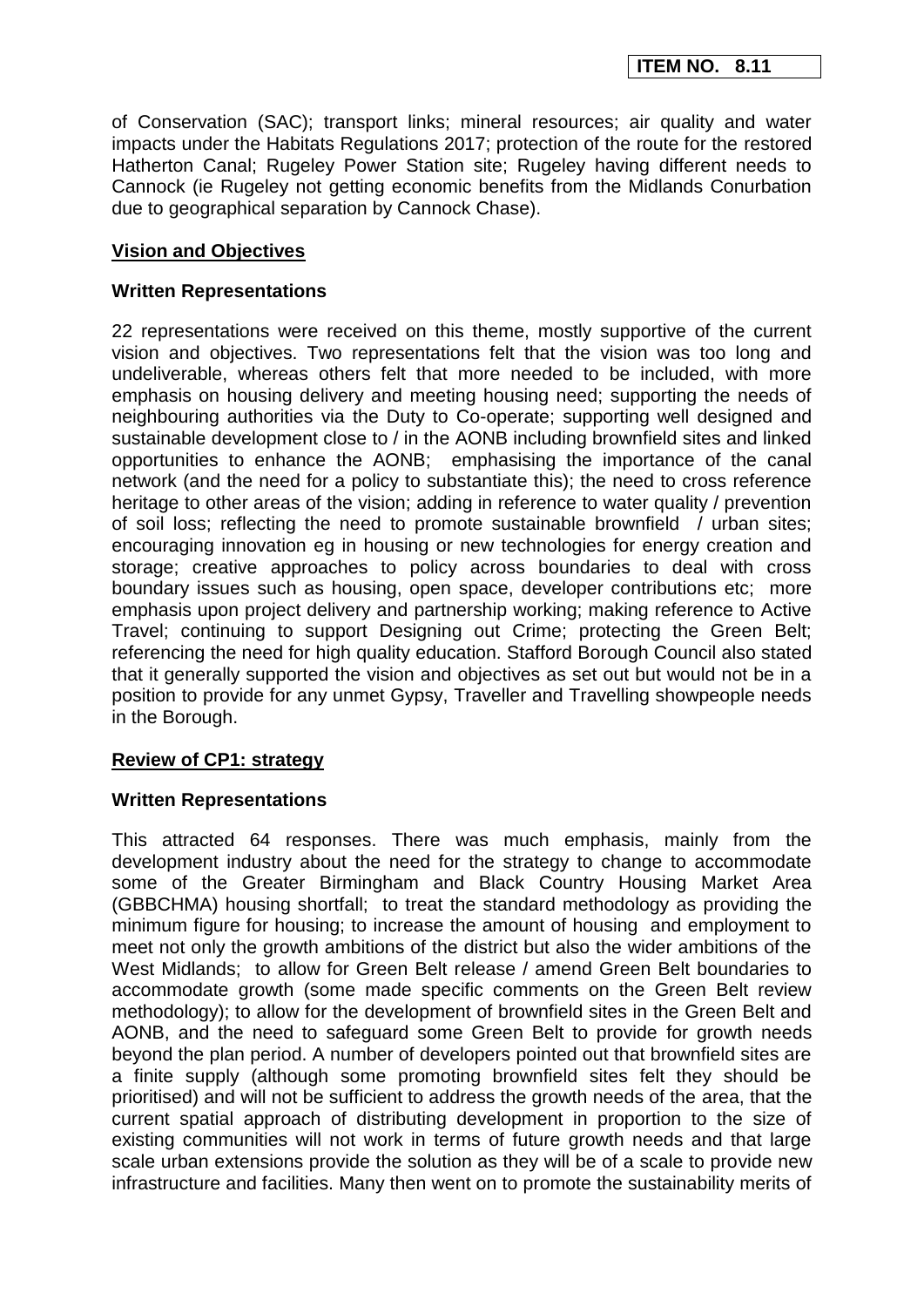their various proposals, some also promoting various spatial options accordingly. It was also commented that the growth needs of rural communities should also be taken into account to help with housing supply and affordability issues.

Others (mainly interest groups, some Parish Councils and members of the public) felt that the Green Belt should be protected and that Rugeley Power Station should be able to absorb the housing required. It was also felt by some (including Rugeley Town Council) that Rugeley was neglected, did not have strong links with the conurbation, attracted people who commute to neighbouring districts, and needed support to attract private sector investment to revitalise the area, and to provide employment which would benefit local people.

Many respondents offered specific local detail for instance the importance of keeping the separation between communities and the purposes of the Green Belt in this regard. Some raised objection to potential directions of growth / large strategic options, some referring to the detail of the previous consultation on Local Plan Part 2, citing a range of concerns (depending on the area) eg biodiversity, traffic safety, coalescence and so on. Norton Canes Parish Council supported infill but felt it could not absorb further strategic growth, and expressed concern about possible coalescence with Cannock if Kingswood Lakeside expanded. Concern was also expressed by Burntwood Town Council about the possibility of coalescence with Heath Hayes.

Some said that the current strategy works well as it balances growth with conservation needs. Natural England highlighted that the district faced many environmental constraints and would continue to work closely with the Council and its partners (for example on the Cannock Chase SAC) on these matters.

A range of other comments on spatial distribution and infrastructure were made (including those by developers as mentioned previously) Transport for West Midlands advised that regard should be had to travel to work patterns and existing transport routes / links with the West Midlands economy when allocating housing sites, and the links between supply chains and transport networks.

Staffordshire County Council felt that strategic sites should be considered as they can provide more on-site infrastructure, concerns were expressed about the pressures that a 'scattered approach of medium / small scale sites' would place on infrastructure if the current strategic approach of proportionate distribution was continued: in particular educational capacity would need to be taken into consideration including the need / ability to expand schools if needed, or provide a new school in some instances. A particular pressure point for infrastructure both in terms of schools and highways capacity was identified in relation to the Wimblebury area. It was also commented that new sites must not encroach on waste management infrastructure. In terms of smaller scale sites, however others (such as South Staffs. Council) mentioned the importance of such sites in contributing to the short to medium term supply of housing as identified in the Strategic Growth Study for the GBBCHMA.

In terms of the time period for the plan those who responded felt the time period is appropriate ie to run to 2036 provided that this covers 15 years from adoption.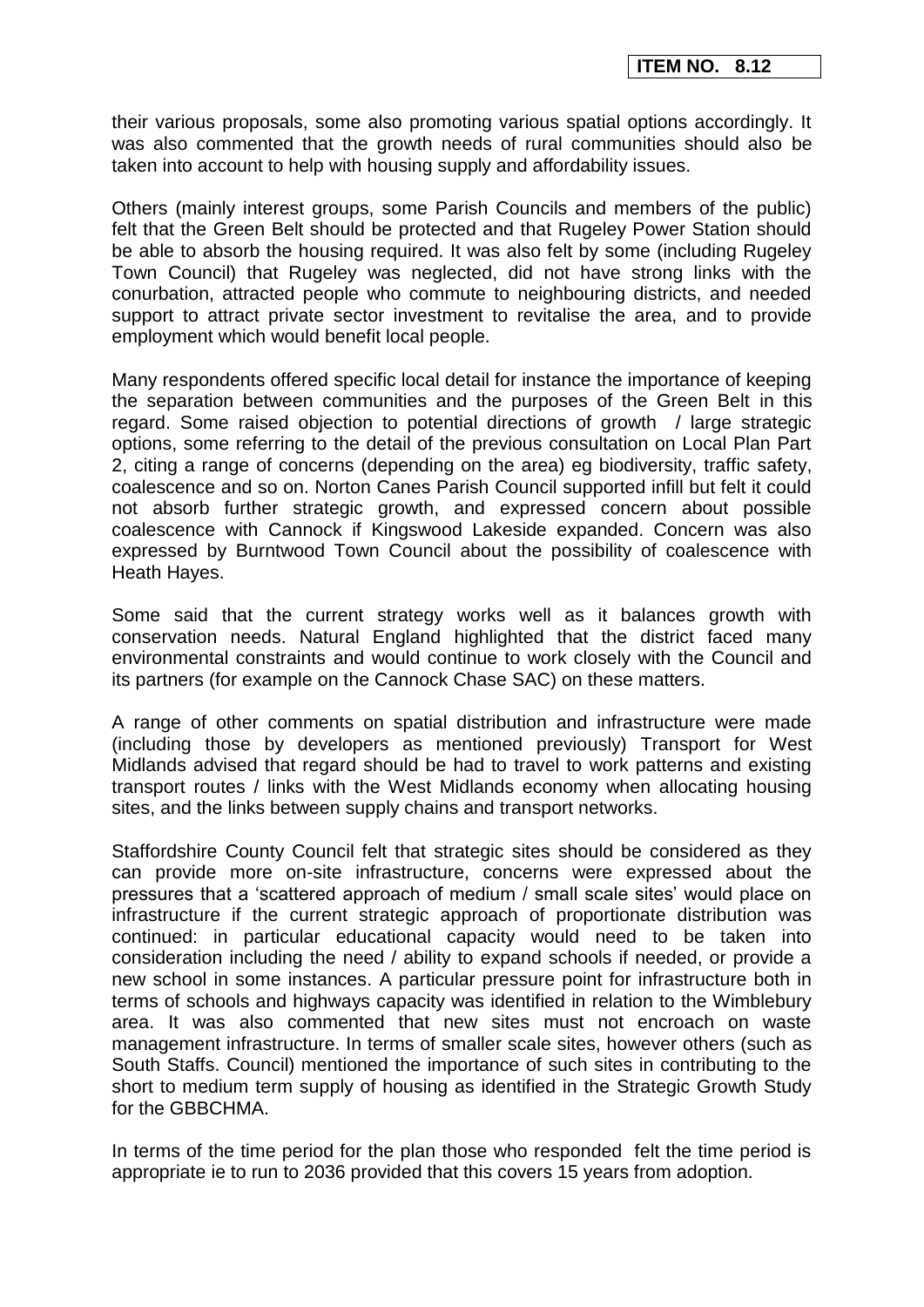## **Review of CP2: Developer Contributions for Infrastructure.**

### **Written Representations**

29 responses were received to this section. Some were high-level eg those from agencies (Natural England / Highways England) citing the need to engage as the plan progresses. Natural England also requested more emphasis on green / blue (ie water-related) infrastructure.

Many respondents cited the need for updated viability assessment work and the need for robust evidence to justify where contributions were needed and the need for clarity on how CIL would be allocated – and how proposed changes in CIL regulations would need to be applied. Some developers commented that a site by site approach might be needed to take account of specific circumstances so a generalised approach might not be appropriate, and 'exceptional circumstances' would need consideration in terms of how this might be applied. West Midlands HARP (representing a range of housing associations) commented that such providers should not have to pay contributions, and exceptions should apply for care homes / extra care facilities as these often provide their own health care facilities so should not have to contribute to health facilities or at least should have discounts applied. Some commented that if a developer could not deliver on the required infrastructure then the site should not be considered viable.

Other respondents provided information about their particular product (Eg Rentplus rent-to-buy housing) Some set out what they felt should be provided for in terms of developer contributions and an updated infrastructure delivery plan, including a range of projects and problems with local infrastructure (Rugeley Town Council), funds for the restoration of the Hatherton Canal, sport and recreation facilities as shown by updated evidence for the Rugeley Power Station redevelopment (Sport England) and the need for a new or expanded police custody facility in the southern Staffordshire area (Staffordshire Commissioner, Police Fire and Rescue).

## **Review of CP3: Design**

#### **Written Representations**

32 comments were received to the questions posed in relation to the review of the design policy. Some respondents wanted it bolstering, for example the Canal and River Trust suggest a canal specific policy and suggest that the canals offer opportunities for high quality integrated design, also highlighting that land stability matters need to be considered in relation to canals. Sport England requested inclusion of Active Design, suggesting this should go in the Design SPD. Rugeley Town Council felt that despite design policy, planning applications were of a poor standard in Rugeley, eroding the historic qualities of the area. Others commented that high quality, innovative design should be encouraged and policy CP3 should be amended to reflect this.

Housing density was a key focus of the responses. It was felt that the matter should be addressed via the Local Plan rather than SPD as this has implications for viability. It was felt that policy enforcing specific densities across all sites was not appropriate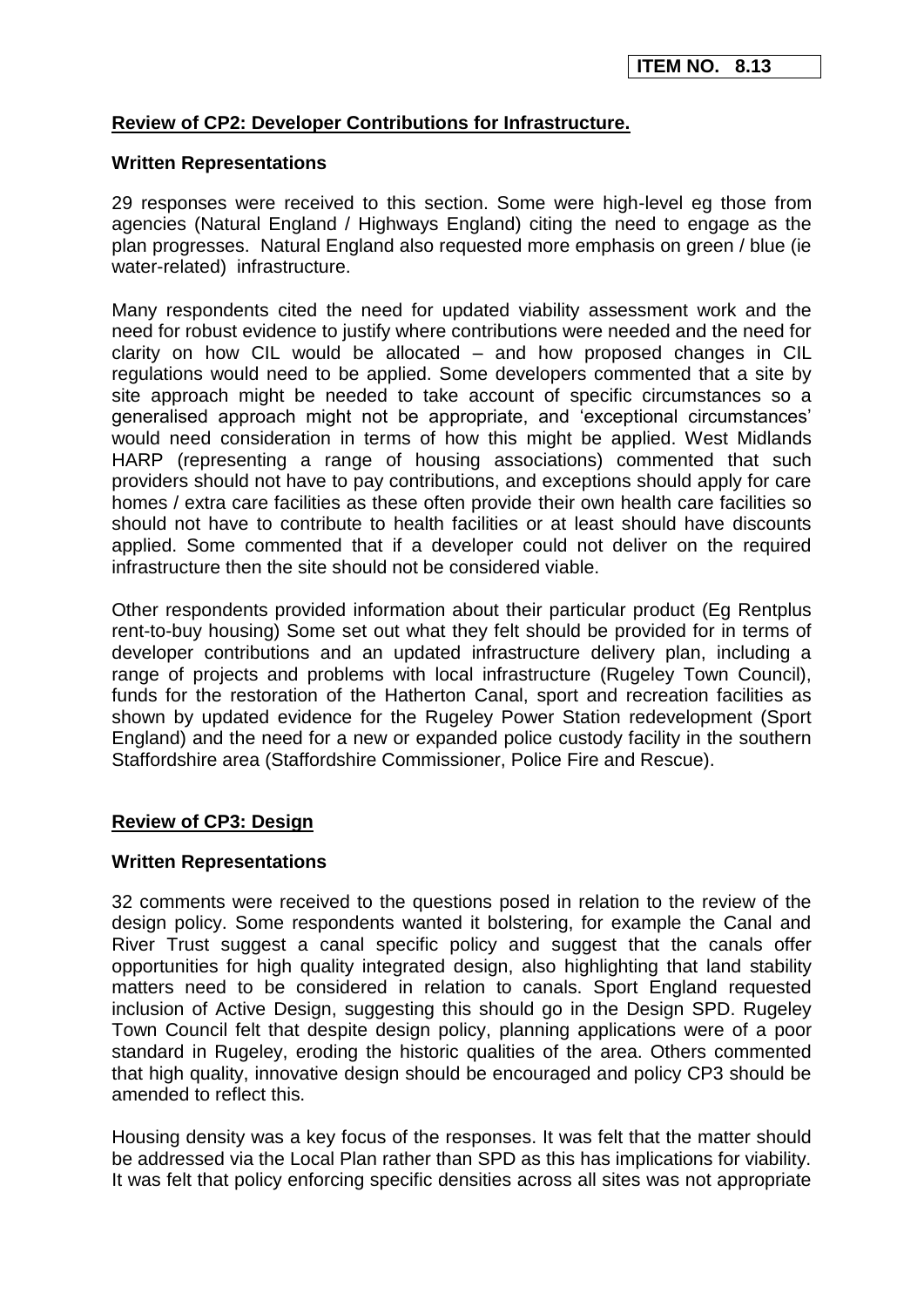as provision should be made for the character of a particular area (including design guides and codes), although some felt that minimum density standards could work in town centres / areas with good public transport links for example. Rugeley Town Council advised that a range of densities should be encouraged, and 'accessible' properties close to amenities would be appropriate.

Staffordshire County Council expressed concern that minimum density standards could conflict with achieving above ground SuDS (Sustainable Drainage System) and that the SuDS handbook should be referenced in the Local Plan. Natural England advised that green infrastructure can still be achieved with high densities referencing the Town and Country Planning Association Biodiversity by Design publication.

In terms of minimum / maximum off street parking standards, developers commented that this should be in accordance with the NPPF Paras 105 and 106 ie if standards are to be set this must be backed up by robust evidence to justify this. Others commented that parking levels required at present are too low.

## **Review of CP4: Neighbourhood-led planning**

#### **Written Representations**

8 responses were made to this section. There were mixed views, with some feeling that there was no need for the policy and others feeling that the Local Plan still needed to make clear reference to the link between the Local Plan and Neighbourhood Plans (including continued guidance for the latter), and two commented that the local plan should have policies if the Neighbourhood Plan allocates sites.

## **Review of CP5: Social Inclusion & Healthy Living**

## **Written Representations**

44 responses were received on this policy. In terms of which issues the policy should be covering it was felt that there should be more emphasis on the health benefits of canals, and on green and blue infrastructure. The policy needs more emphasis on schools and doctors and village regeneration (mentioned in relation to Norton Canes) to accompany growth, and open spaces need careful planning: some respondents commented that play areas were out of date (Rugeley) or badly located (Norton Canes) and play provision should be provided where an up to date audit shows it is needed. Careful consideration is needed when locating development next to farmland in terms of considering the maintenance of rights of way (given the increase in their use) and avoiding trespassing, fly tipping and negative impacts on livestock (and potentially the impact on farm management practises too). Farmers and landowners need to be engaged in discussions from the outset. It was also commented that Active Design should be incorporated into policy, that a holistic approach is needed to planning for residential and open space, that green spaces contribute to clean air, and that community, cultural and social facilities should be protected from loss.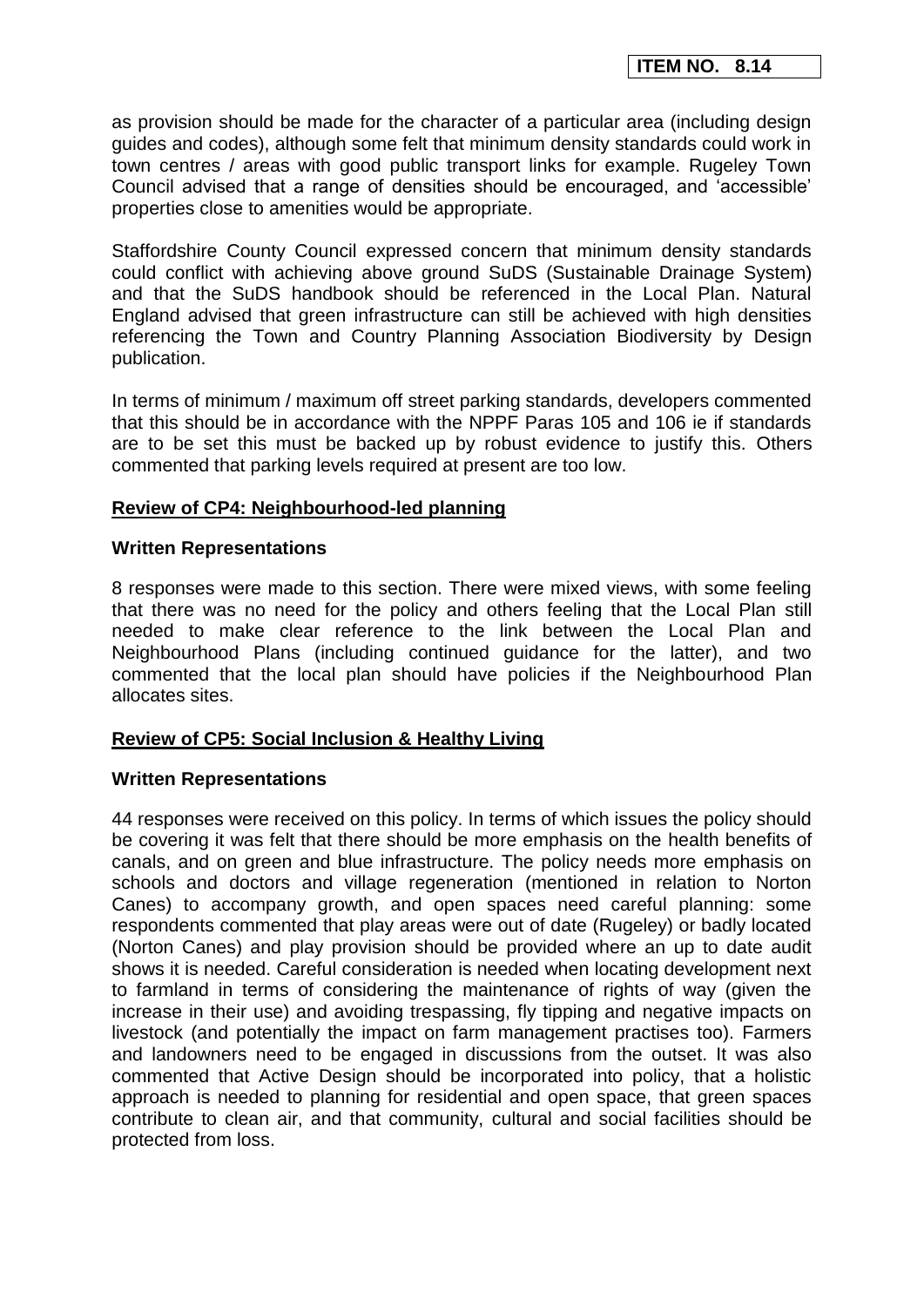Others commented that infrastructure for health needs to be flexible and adaptable and relevant / appropriate to the needs of the site and its context. Viability was emphasised by many respondents and it was felt that standards for open space and recreation provision should go in Local Plan policy and not SPD. It was also commented that SPD should be flexible and should not 'lead policy'.

Several comments were made on the evidence base including a request to allow some brownfield sites in the green belt and AONB to be developed, to encourage innovation, the need to inform policy via an updated Indoor and Built Facility strategy and Playing Pitch Strategy which would also set levels of provision needed (setting standards is not supported by Sport England), incorporating wider determinants on health (to be discussed with Public Health), and informing policy using a range of Natural England and DEFRA publications on the natural environment and obesity, physical activity, physiological health, mental health, dementia, and human health.

In terms of offsetting, respondents interpreted this differently. Some, for example, saw this as net gain in terms of additional quantity (eg footpath length along a canal or opening up an area of countryside for recreation or sports) or even landscape enhancement. Others advised that this terminology is used in terms of biodiversity net gain, SANGS (Suitable Alternative Natural Greenspace). Respondents focusing on this issue commented that the Council would need to be clear as to how this would be measured and what metrics should be used. Natural England advised that the Council will need to consider whether it is considering delivering biodiversity net gain outcomes or wider ecosystem / natural capital outcomes, commenting that the latter two will require additional advice and expertise. It was considered that biodiversity net gain can be sought on a proportionate basis using an up to date evidence base (Phase 1 habitat survey).

#### **Other comments on CP5**

Air quality was raised a number of times: more evidence is needed together with consideration as to how policy and supplementary policy should be prepared and applied.

The policy needs to include more emphasis on social inclusion, avoiding isolation and more about mental health and wellbeing as the current emphasis is currently on physical health. It needs more on community support, activities, social engagement and the role venues play in this – spaces need to be multifunctional and flexible.

It was commented that Public Health need to engage with the plan. It was asked if a "Planning for Health" SPD, could include an approach to hot food takeaways / A3 uses where hot food is available eg drive-throughs or delivery of hot food, but covering a much wider approach than this as per the SPD produced in Dudley. Consideration could be given as to whether developer contributions could be taken from applicants of A5 (or A3) uses to ensure improved education in relation to healthy eating. The plan should consider whether developments should undergo health impact assessment where relevant aimed at addressing areas of poor health in the district.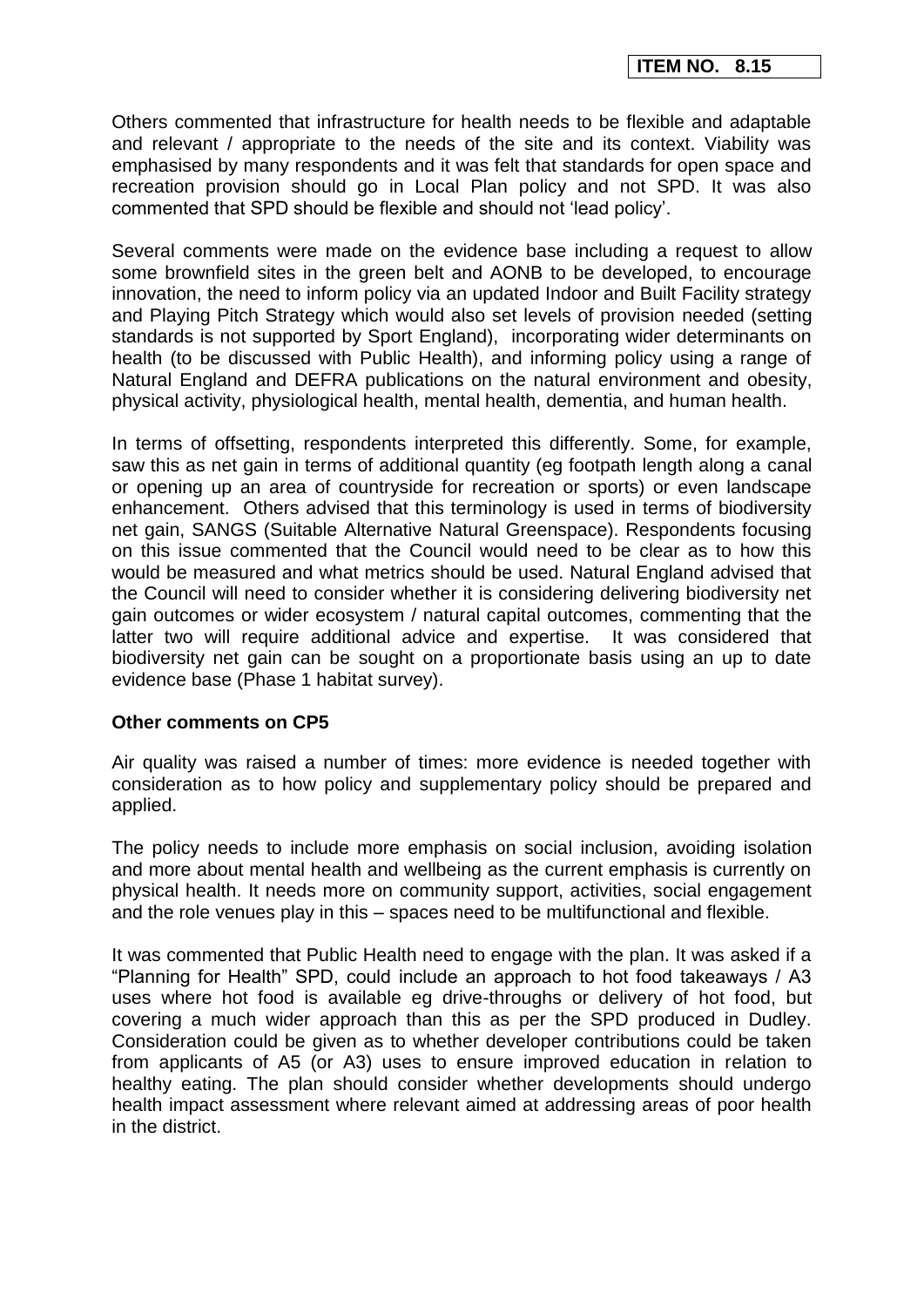Workshops with primary schools across the area showed that children were concerned about lack of places to play which they could get to easily and which were good quality, including skate parks and facilities for older children. They wanted places where activities were on offer. They often cited being intimidated by large groups of older children / adults who gather in public places and smoking and antisocial behaviour was a concern repeatedly mentioned, as was litter and general maintenance issues as they stop children wanting to be outside / feeling safe.

### **Review of CP6: Housing Land**

### **Written Representations**

Housing Land attracted 97 responses. In terms of the issues needing to be addressed, as with the strategy section there was much emphasis from the development industry about the need to accommodate some of the housing shortfall, to treat the standard methodology as a minimum figure and to release Green Belt sites including brownfield sites in the Green Belt which could offer natural capital. References to the need to speed up delivery were also made, and also the need to speed up the plan making process.

Merits of various sites and directions of growth were also submitted, (and more flexibility in the allocation at Pye Green Road) as was a summary of a suggested way of apportioning the housing shortfall across the Housing Market Area. Comments were also submitted questioning the robustness of the Housing Market Area evidence base and its approach to densification.

Conversely, a number of objections were raised to the potential use of Green Belt emphasising the need to prioritise brownfield sites, with some making specific reference to Rugeley Power Station. It was also commented that Green Belt land is cheaper to develop, and it should not be selected on this basis.

Comments were submitted regarding the need to ensure that growth is accompanied with the right levels of infrastructure for example impacts on highways or the need to invest further in village centres (eg Norton Canes), but would also benefit by being located close to existing infrastructure such as transport hubs and services and facilities. It was commented that sites should not be allocated close to farming livestock units. In terms of self build and custom build housing it was commented that this should not be in place of affordable housing.

As with the strategy section the role of the Cannock Chase AONB was highlighted by Staffordshire County Council, citing the NPPF in terms of the definition of 'major development' being a matter for the decision maker in this context and it is suggested that some sites could be initially scoped out using the Landscape Character Assessment but cautions that further area / landscape sensitivity studies would be required for this approach to be robust.

With regard to the evidence base it was commented that urban capacity evidence needs to be updated as does the Green Belt study (the methodology for which is also questioned), housing needs study and information on viability and infrastructure.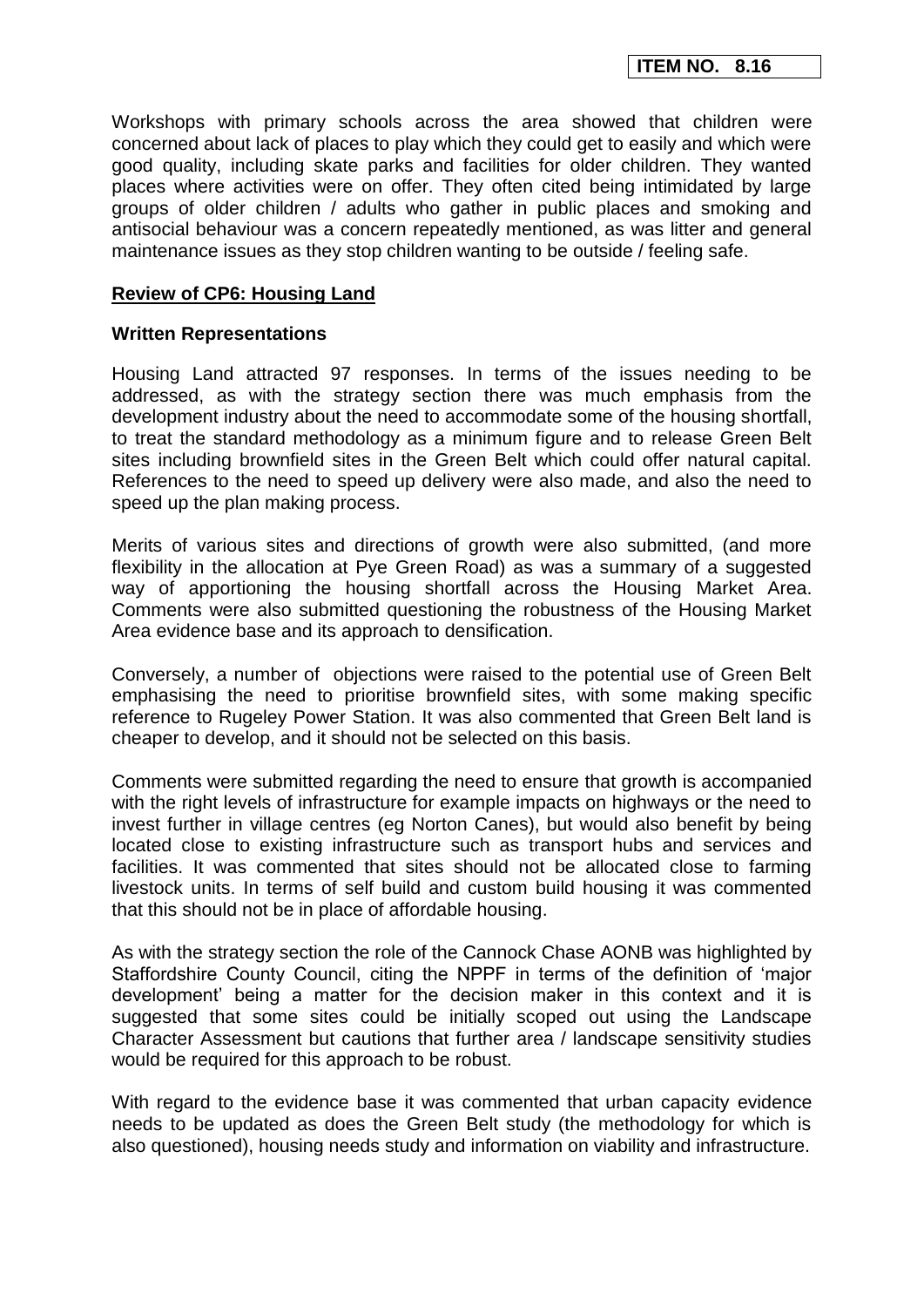In terms of densities, no respondents felt that a blanket approach to densities should be applied, as densities should reflect the surroundings and character of an area so flexibility is required and sites should contain a variety of densities. It was felt that higher densities would be more appropriate in urban areas and around transport hubs, however it was also commented that efficient use of land was key so some rural sites might be appropriate for high densities in some instances. Others expressed concern about problems with parking and high density development, and also logistics in being able to accommodate SuDS.

The question was asked as to how the Council might ensure it had considered all potential brownfield options and whether there were any new sites which should be put forward. Some respondents felt that the brownfield land register / SHLAA<sup>1</sup> was sufficient, some felt further capacity work would be helpful, some suggested some specific sites / made general suggestions. It was also commented that there are risks with an over-reliance on brownfield sites because they are finite so availability will decline over time, may present viability issues and may inhibit the delivery of affordable housing.

In terms of the question regarding which key locations should be considered for growth, various suggestions were made by developers promoting their own sites and the locations to which those sites apply, including Green Belt and edges of settlements in various locations across the district. Others set out the need to have a clear mix of sites of varying sizes in a range of locations, reflecting national policy in terms of delivery and five year supply.

It was also asked whether some sites could be screened out early because they were not reasonable options. There was no consensus on this: some commented that the NPPF should be followed but allowing for Green Belt options to be considered, some felt that AONB / SAC sites and SSSI impact risk zones should be excluded but others advised that sites should not be screened out just because they were in an AONB. Others felt Green Belt should be excluded at the outset. It was commented that the Best and Most Versatile Agricultural Land should be screened out. Others stated that the assessment process should be clear, referencing national planning practice guidance, the approach to assessment used by Cheshire East Council and the need to be consistent in assessing reasonable alternatives including via the sustainability appraisal.

## **Other comments on CP6**

It was commented that the policy could be strengthened to emphasise the need for supporting social infrastructure. Workshops with children showed that they wanted their local areas to be supported by the right facilities and there were a number of comments about the type of home they would like (eg large garden to play in etc).

1

<sup>&</sup>lt;sup>1</sup> Strategic Housing land Availability assessment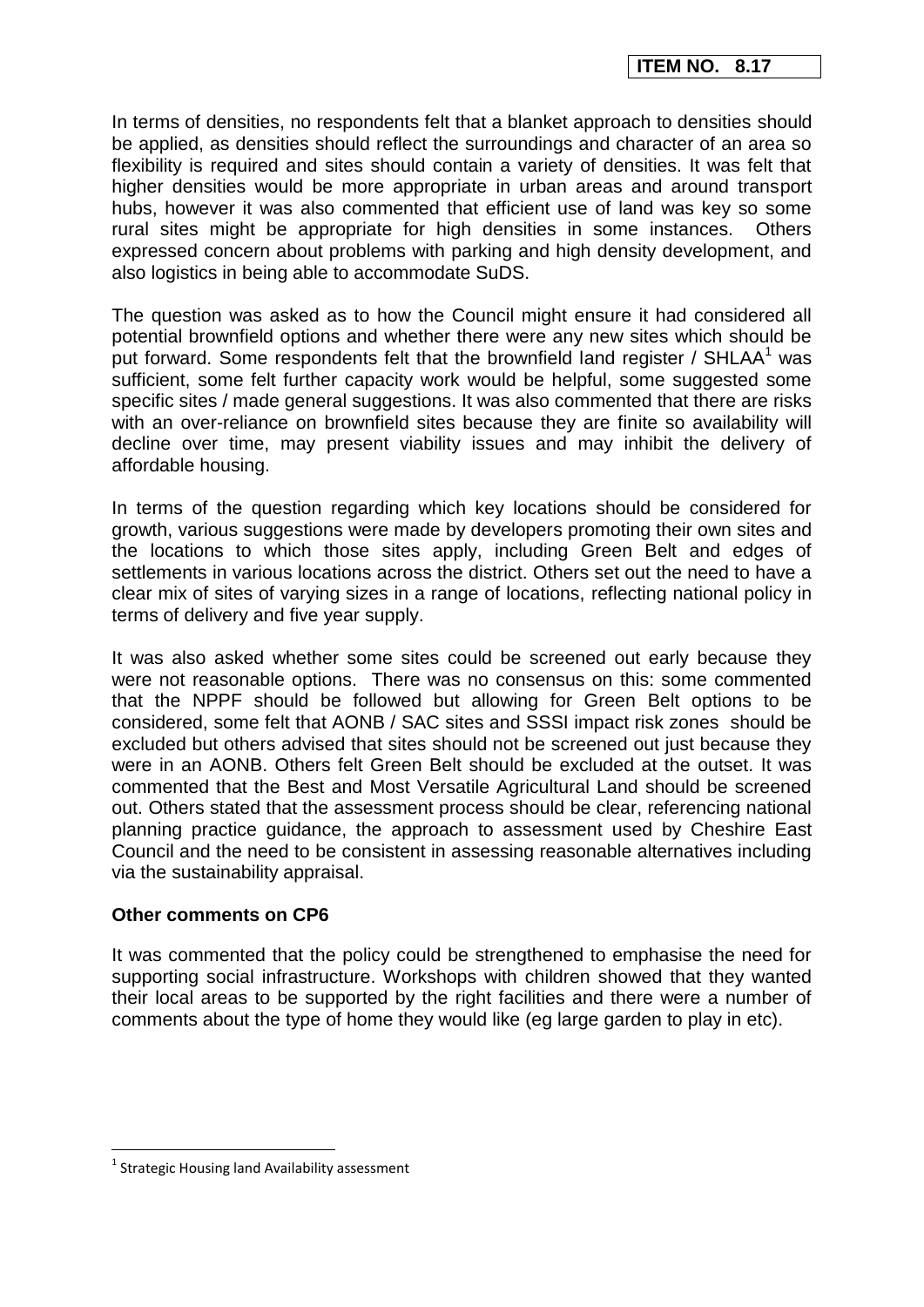## **Review of CP7: Housing Choice**

#### **Written Representations**

37 comments were received. Generally these tended to reiterate national policy and guidance, stating the need for updated evidence including the standard methodology, housing delivery test, housing needs assessment and whole plan viability. Some commented that larger sites could deliver a wider range of products; that if the Council wishes to opt for higher standards for accessible / adaptable homes then these should be evidenced on need rather than being 'nice to have'; that policy should not set out housing mix in policy; the need to include a policy for agricultural workers' dwellings which are not in current policy; to provide certainty on viability affordable housing should be expressed as a single figure rather than a range; that viability should be considered in terms of how it will be applied across local authority boundaries; that affordable housing in perpetuity should only be applied as per the NPPF; that Staffordshire County Council is developing an evidence base regarding specialist housing for older people; that housing for older people should be close to town centres, services and facilities.

In terms of Gyspy, Traveller and Travelling Showpeople it was commented that updated evidence should also assess the need for caravan and houseboat accommodation. It was considered that sites should be allocated for both those who fall within, and those who fall outside the 2015 definition of Gypsy and Traveller; that as well as the A5 area of search there should be support for a range of sites across the district; that sites could be small 5-6 pitch extended family sites (another commented up to ten pitches); that large housing developments should be required to provide sites; that transit sites should be located away from other Gypsy and Traveller settlements; that transit sites are required for those moving off unauthorised encampments.

There was very little response on criteria for screening out sites although Natural England reiterated the same comments as for housing sites in relation to SSSI impact risk zones.

#### **Review of CP8: Employment**

#### **Written Representations**

14 comments were received which were concerned with the following; the need for up to date evidence including the functional economic market area (and aligning cross-boundary eg with South Staffs) ; the need to align with the LEPs; the need to address the shortfall in employment land supply; the need for a balance between homes and employment and the role for housing-led regeneration (in relation to Rugeley Power Station); the need to ensure employment delivered at Rugeley Power Station links to the town centre; the need to ensure jobs are disseminated throughout the district to promote sustainable travel patters; to address the need for overnight HGV parking; to encourage employment generation in a range of sectors not just B class uses; to consider viability issues where retaining lower quality employment areas; not to allow sites to be fragmented; to ensure the right infrastructure is delivered including taking account of the impact on the strategic road network.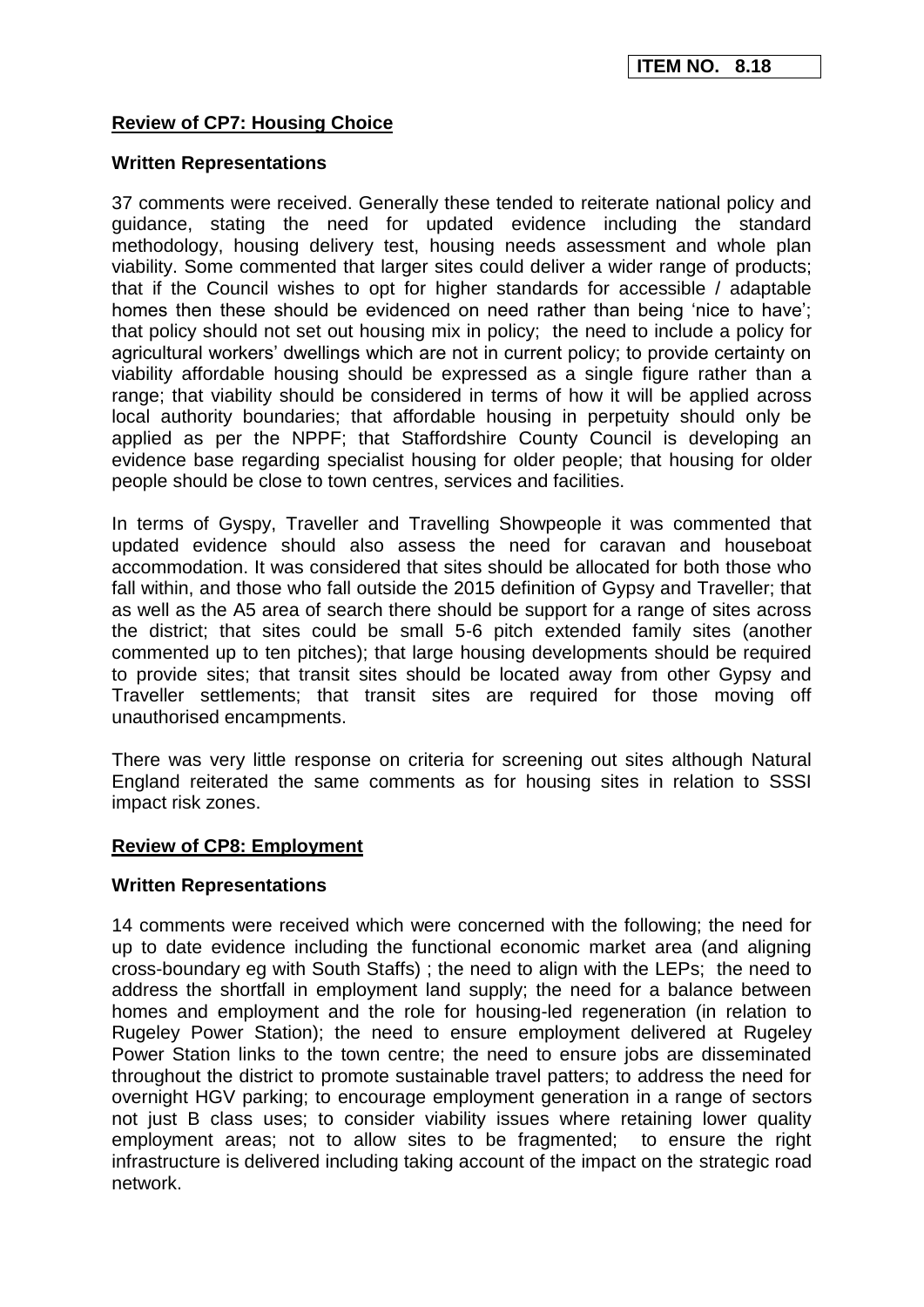Some felt enough sites had already been provided. Others sought to promote their own schemes.

### **Review of CP9: A balanced economy**

#### **Written Representations**

13 responses were received. These were varied in nature and included: recognising the economic and environmental benefits of the canal network; the need to align new policies for the restored Hatherton Canal and the Extension Canal SAC with Walsall and South Staffordshire (as per recent local plan examinations); the need to strengthen references to the rural economy; improving town centres and links to these to encourage people to visit and shop there. Merits of particular development proposals were cited.

### **Review CP10: Sustainable Transport**

#### **Written Representations**

16 responses were received. It was commented that policy wording and the Infrastructure Delivery Plan needs to be updated to reflect current developments and partnerships, including the need to assess the impact of development on the strategic road network and the potential to use the Midlands Region Transport Model (to be discussed with Highways England). Transport for West Midlands (TfWM) sets out details of rail policy and how this applies locally, which would need to be included in the local plan (eg electrification, redevelopment of Cannock station, improvements to Rugeley and Hednesford Town stations, improvements and connections at Rugeley Trent Valley, promotion of the extension to Chase Line services beyond Rugeley Trent Valley post HS2, promotion of improved bus and rail integration between stations, promotion of initiatives to develop rail freight especially to support the mid-Cannock site as a multi modal freight terminal). TfWM also references the West Midlands Stations Alliance and its remit, including Cannock station as one of the master planning pilots. Finally, TfWM references a new link road between the M6/M54 and M6 Toll to support economic growth and improve traffic flow in the area.

The Road Haulage Association highlights the importance of reliable and consistent journey times and the need for lorry parking facilities. It also points out the importance of air quality policies and the need for these to take account of the movement of goods.

Other responses highlighted the need for improvements to stations including better services (eg late evening trains) and the need for disabled access at the Rugeley stations. Some expressed concern about the decline in bus service provision / public transport generally with some areas having no provision at all, and the need for more investment including developer contributions. The reference to Active Travel was welcomed, and opportunities for developing sustainable travel networks in relation to canals were set out.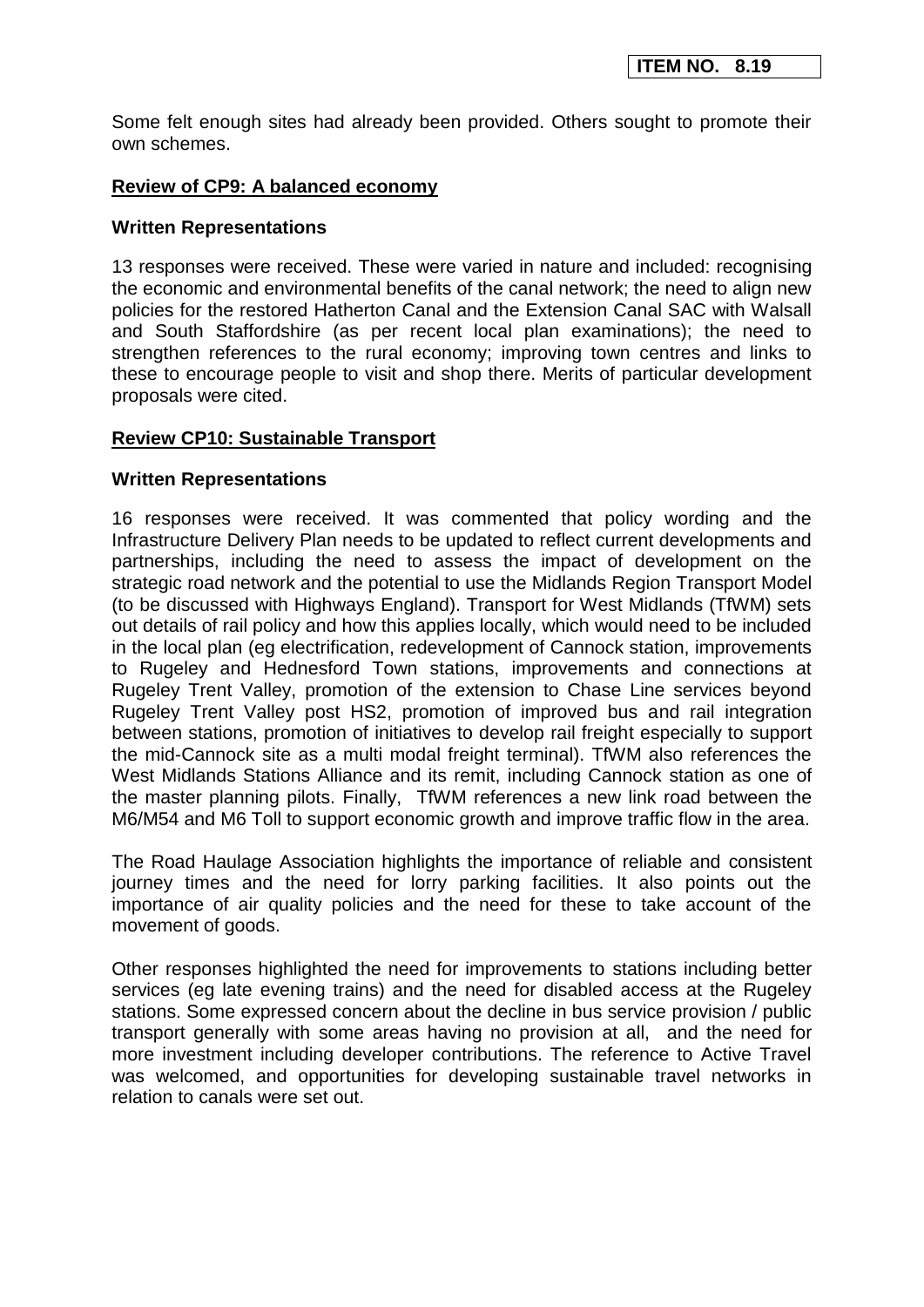### **Other comments**

Concerns about cuts in bus services and lack of late trains from Birmingham to Rugeley as these stop at Hednesford.

Workshops in the local primary schools showed children were concerned about fast traffic, often commenting that they did not feel safe / were not allowed to play out because of it. Many also said they did not feel safe cycling, and there were lots of potholes. Those in rural areas in particular also commented on the lack of buses.

### **Review of CP11 Centres Hierarchy**

### **Written Representations**

This attracted 12 responses. These commented on the need for town centres to be cleaner and tidier; the centres hierarchy being appropriate; opportunities from the Rugeley Power Station site to help link to and regenerate Rugeley; the introduction of a lower impact test threshold for retail being unhelpful to the regeneration of the power station; tourism and centres as a gateway to the AONB needing to be carefully managed; Area Action Plans (AAP) only being a useful tool if their policies are utilised; the need to reassess the Rugeley AAP as its aim of replacing the market hall in Rugeley with a shopping mall would no longer be viable; the need to cross reference Local Plan policy to the Government's Prevent and Crowded Places documents.

### **Other comments**

Workshops with primary school children highlighted concerns with the lack of shops and 'food places' especially in Rugeley, and nothing to do. Others however liked the leisure centres, shops and restaurants.

#### **Review of CP12: Biodiversity and Geodiversity**

#### **Written Representations**

9 responses were received to this section. Comments included: the importance of waterways for recreation, as boundaries to sprawl and as a biodiversity resource; the need to protect the Cannock Extension Canal SAC and SSSI; the need for the plan to set out a strategic approach to biodiversity (similar to green infrastructure planning); the need to include geodiversity conservation; the need to establish a method for measuring net gain in biodiversity; the need to strengthen the plan in terms of irreplaceable habitats in line with the new NPPF; the need to engage and acknowledge the role of farmers and landowners as they own and manage many natural capital assets and routinely invest in landscape and enhancement works.

It was also pointed out that paragraph 5.117 of the consultation is slightly incorrect and an amendment provided.

In terms of the evidence base, Natural England advised that the conservation objectives for each European site are now available. Others commented that ecological networks should be mapped (including cross boundary), and that the plan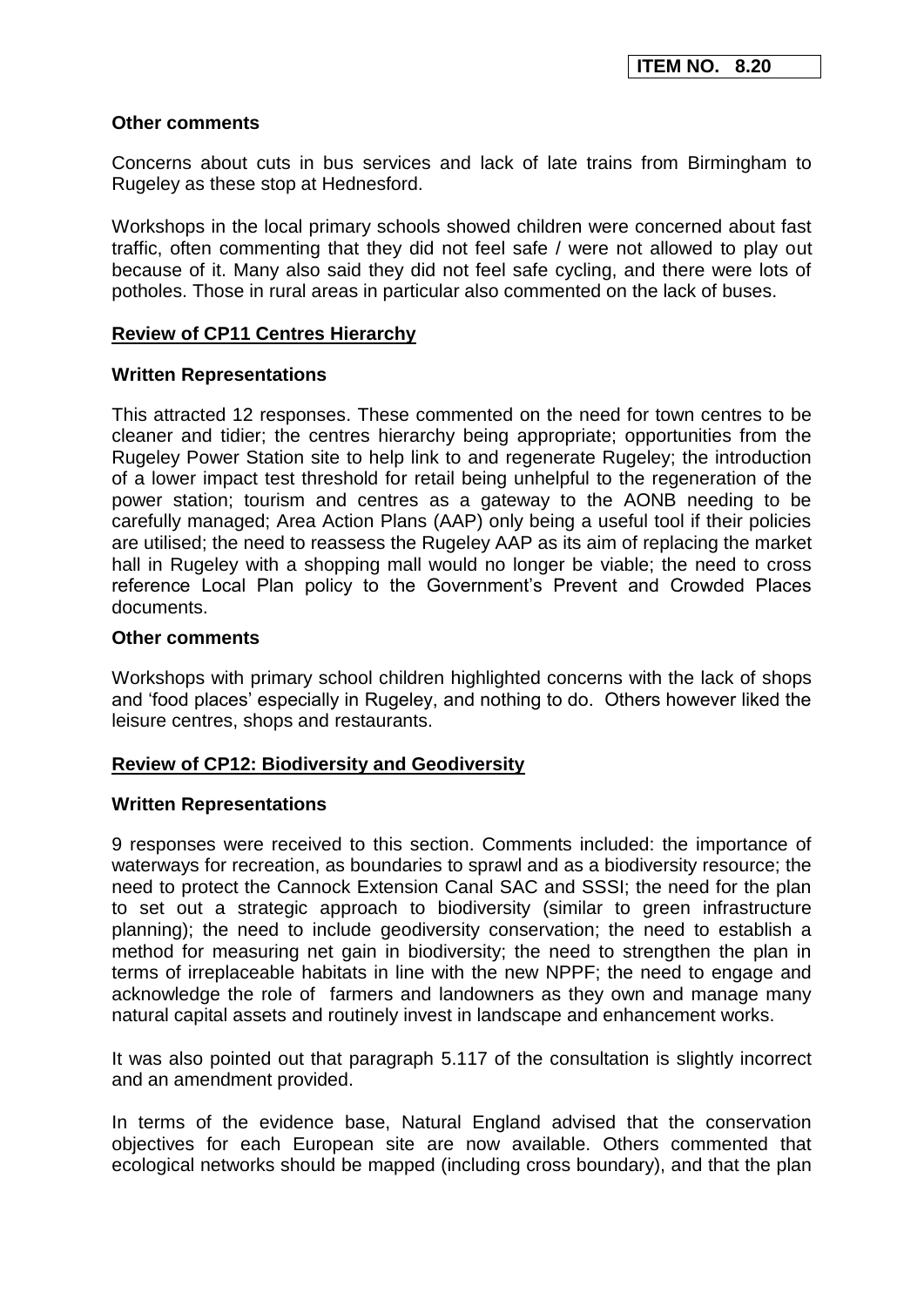should be informed by a biodiversity assessment which could impact on the developable area of a site. It was also commented that whilst a network / opportunity strategy would be unlikely to be able to be developed within the plan production period, any policy should recognise that such a strategy should be utilised once produced.

It was also considered that a strategy for the water environment should be produced which could be helpful in terms of both biodiversity and flood management.

## **Review of CP13: Cannock Chase Special Area of Conservation (SAC)**

### **Written Representations**

3 comments were received. Natural England confirmed they would continue to work with the SAC partnership on the evidence base needed to inform and mitigate for further development over and above that in current plans. Staffordshire County Council also welcomed the commitment to further evidence. Rugeley Town Council stated that the Chase, canal and river were important physical boundaries to Rugeley and any Green Belt development in the area would erode significant natural features.

## **Review of CP14: Landscape Character and Cannock Chase AONB**

### **Written Representations**

11 responses were received. These were that: exceptions to policy should be allowed to enable brownfield sites to be appropriately developed; to support the wording of the existing policy; to operate enforcement to prevent damage to the AONB; to allow for some Green Belt release; to reflect the relationship between the landscape and heritage in any reviewed policy; to encourage heathland corridor creation; to recognise the importance of the Hednesford Hills; to recognise the role farmers and landowners play in protecting and enhancing the environment; to steer development to sites which are not designated for any landscape of ecological reason; to be consistent in assessing sites and options and to prioritise previously developed land.

## **Review of CP15: Historic Environment**

#### **Written Representations**

21 comments were received. These included the need to include specific policy on canals as the network is important not just the designated conservation sections; to ensure the plan provides a positive and proactive strategy (including setting) for heritage; heritage policy should not be 'stand alone'; heritage-led regeneration references are welcomed; planning decisions in Rugeley are undermining the conservation area policies; the recognition of the Historic Environment Character Area and Extensive Urban Survey work is welcomed (although some updating may be needed); the Chase Through Time project may need to be included; the mining history of the area should be celebrated; interpretation boards in suitable locations are supported eg the Hatherton Canal; the plan needs to recognise that protection of historic assets requires use of statutory powers; that any consideration of the